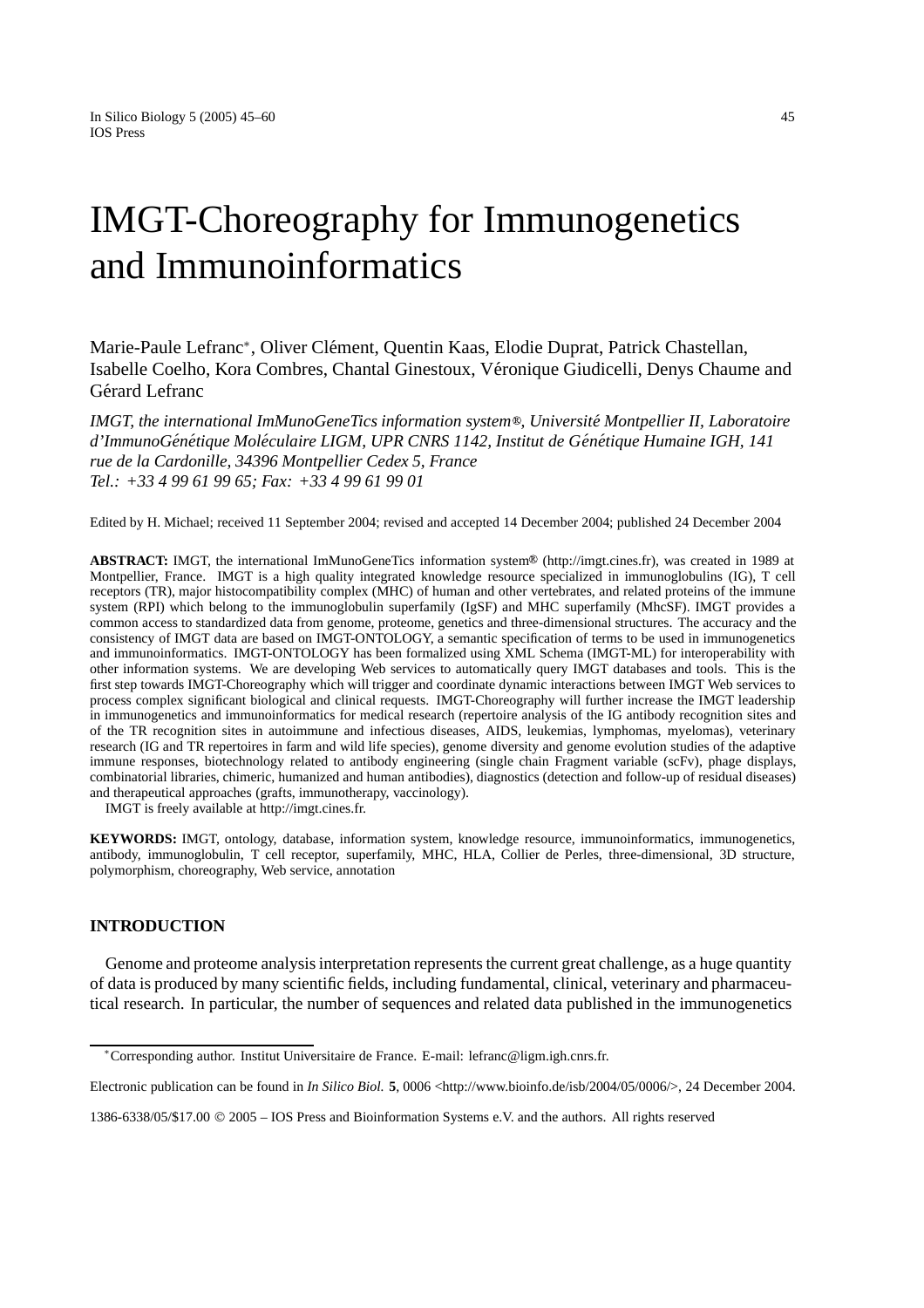|                                | THE INFORMATOLOGY & and INFORMATION CONTRACTS                                                                                                          |                           |  |
|--------------------------------|--------------------------------------------------------------------------------------------------------------------------------------------------------|---------------------------|--|
|                                | Biologist agents                                                                                                                                       | Computer agents           |  |
| <b>IMGT-Choreography layer</b> | <b>IMGT</b> biological approaches<br>$-$ IMGT genomics approach<br>- IMGT genetics approach<br>- IMGT structural approach<br><b>IMGT</b> tool diamonds | Web services and IMGT-SOA |  |
| <b>IMGT-ONTOLOGY</b> layer     | <b>IMGT</b> Scientific chart                                                                                                                           | IMGT-ML (XML Schema)      |  |

| Table 1                                        |
|------------------------------------------------|
| The IMGT-ONTOLOGY and IMGT-Choreography layers |

fields is growing exponentially. The number of potential protein forms of the antigen receptors, immunoglobulins (IG) and T cell receptors (TR) is almost unlimited. The potential repertoire of each individual is estimated to comprise about  $10^{12}$  different IG (or antibodies) and TR, and the limiting factor is only the number of B and T cells that an organism is genetically programmed to produce. This huge diversity is inherent to the particularly complex and unique molecular synthesis and genetics of the antigen receptor chains. This includes biological mechanisms such as DNA molecular rearrangements in multiple loci (three for IG and four for TR in humans) located on different chromosomes (four in humans), nucleotide deletions and insertions at the rearrangement junctions (or N-diversity), and somatic hypermutations in the IG loci (see FactsBooks [1,2] for review).

IMGT, the international ImMunoGeneTics information system (http://imgt.cines.fr) [3,4], was created in 1989, by Marie-Paule Lefranc, at the Laboratoire d'ImmunoGénétique Moléculaire (LIGM) (Universite Montpellier II and CNRS) at Montpellier, France, in order to standardize and manage the ´ complexity of the immunogenetics data. Fifteen years later, IMGT is the international reference in immunogenetics and immunoinformatics, and provides a high quality integrated knowledge resource, specialized in the IG, TR, major histocompatibility complex (MHC) of human and other vertebrates, and related proteins of the immune system (RPI) of any species which belong to the immunoglobulin superfamily (IgSF) and to the MHC superfamily (MhcSF) [4–15].

The IMGT information system consists of four sequence databases, one genome database and one threedimensional (3D) structure database, interactive tools for sequence, genome and 3D structure analysis, Web resources ("IMGT Marie-Paule page") comprising 8,000 HTML pages of synthesis (IMGT Repertoire), knowledge (IMGT Scientific chart, IMGT Education, IMGT Index) and external links (IMGT Bloc-notes and IMGT other accesses) [4]. Despite the heterogeneity of these different components, all data in the IMGT information system are expertly annotated. The accuracy, the consistency and the integration of the IMGT data, as well as the coherence between the different IMGT components (databases, tools and Web resources) are based on IMGT-ONTOLOGY, which provides a semantic specification of the terms to be used in immunogenetics and immunoinformatics [16]. IMGT-ONTOLOGY, the first ontology in the domain, has allowed the management of knowledge in immunogenetics [4] and provided standardization for immunogenetics data from genome, proteome, genetics and 3D structures [4–15] (IMGT milestones).

IMGT-ONTOLOGY concepts are available, for the biologists and IMGT users, in the IMGT Scientific chart [8], and have been formalized, for the computing scientists, in IMGT-ML which uses XML (Extensible Markup Language) Schema [17,18]. The IMGT Scientific chart (for biologist agents) and IMGT-ML (for computing agents), which are the foundations of the IMGT knowledge and data management system, constitute the "IMGT-ONTOLOGY layer" (Table 1).

In order to allow any IMGT component to be automatically queried and to achieve a higher level of interoperability inside the IMGT information system and with other information systems, we are implementing, on top of the IMGT-ONTOLOGY layer, the "IMGT-Choreography layer". It comprises the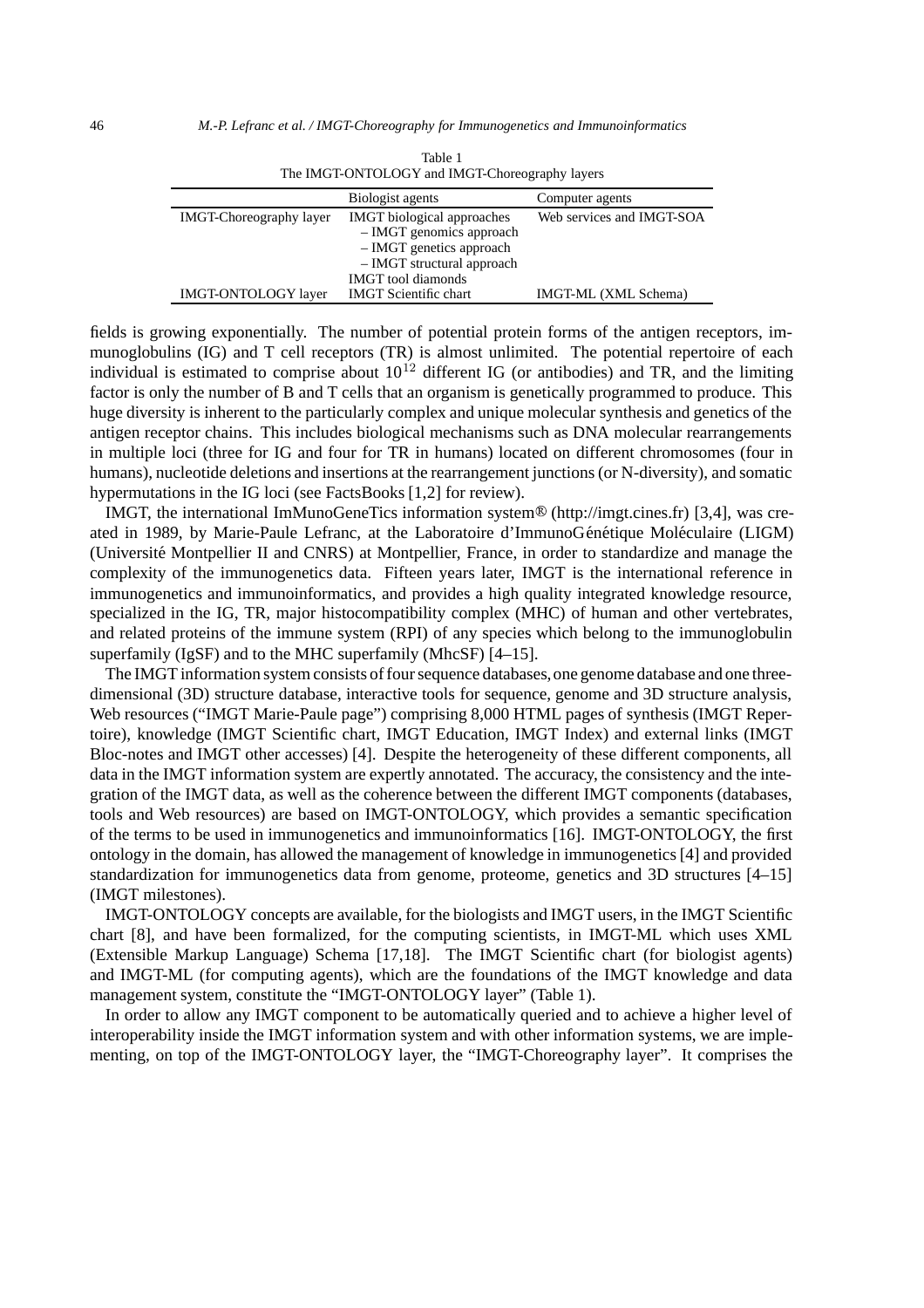|                                     |                                                                                                                                | TIMO POINTOLOO P THAIN CONCEPTS, TIMO P SCICHUNG CHAIT HIRES AND CAAMPICS OF INTO P CAPCHISCO GATA CONCEPTS                                                                                                            |
|-------------------------------------|--------------------------------------------------------------------------------------------------------------------------------|------------------------------------------------------------------------------------------------------------------------------------------------------------------------------------------------------------------------|
| IMGT-ONTOLOGY<br>main concepts [16] | <b>IMGT</b> Scientific chart rules [8]                                                                                         | Examples of IMGT expertised data concepts [9,10]                                                                                                                                                                       |
| <b>IDENTIFICATION</b>               | Standardized keywords [6]                                                                                                      | Species, molecule type, receptor type, chain type,<br>gene type, structure, functionality, specificity [6,7]                                                                                                           |
| <b>DESCRIPTION</b>                  | Standardized labels and annotations [6]                                                                                        | Core $(V, D-, J-, C-REGION)$<br>Prototypes [6]<br>Labels for sequences<br>Labels for 2D and 3D structures                                                                                                              |
| <b>CLASSIFICATION</b>               | Reference sequences [8]<br>Standardized IG and TR gene<br>nomenclature (group, subgroup, gene,<br>allele) [8,16]               | Nomenclature of the human IG and TR genes (entry<br>in 1999 in GDB, HGNC [22] and LocusLink<br>at NCBI $[1,2]$<br>Alignment of alleles [1,2,7]<br>Nomenclature of the IG and TR genes of all<br>vertebrate species [8] |
| <b>NUMEROTATION</b>                 | IMGT unique numbering [7,23,24] for:<br>V- and V-LIKE-DOMAINs [25]<br>C- and C-LIKE-DOMAINs [26]<br>G- and G-LIKE-DOMAINs [27] | Protein displays [8]<br>IMGT Colliers de Perles [7,8,28]<br>FR-IMGT and CDR-IMGT delimitations [8]<br>Structural loops and beta strands delimitations [26]                                                             |
| <b>ORIENTATION</b>                  | Orientation of genomic instances relative<br>to each other                                                                     | Chromosome orientation<br>Locus orientation<br>Gene orientation<br>DNA strand orientation                                                                                                                              |
| <b>OBTENTION</b>                    | Standardized origin<br>Standardized methodology [4]                                                                            |                                                                                                                                                                                                                        |

| Table 2                                                                                                |  |
|--------------------------------------------------------------------------------------------------------|--|
| IMGT-ONTOLOGY main concepts. IMGT Scientific chart rules and examples of IMGT expertised data concepts |  |

modeling of the three major IMGT biological approaches, genomics, genetics and structural approaches, the analysis of the IMGT components in relation with the concepts (depicted for example, for the tools, as IMGT tool diamonds), and the development of Web services (built using the IMGT-SOA infrastructure). It is the first step towards the implementation of IMGT-Choreography [19], which corresponds to the process of complex immunogenetics knowledge [20,21] and to the connection of treatments performed by the IMGT component Web services.

# **THE IMGT-ONTOLOGY LAYER**

## *IMGT Scientific Chart*

The IMGT Scientific chart [8] comprises the controlled vocabulary and the annotation rules necessary for the immunogenetics data identification, description, classification and numbering and for knowledge management in the IMGT information system. Standardized keywords, labels and annotation rules, standardized IG and TR gene nomenclature, the IMGT unique numbering, and standardized origin/methodology were defined, respectively, based on the six main concepts of IMGT-ONTOLOGY: IDENTIFICATION, CLASSIFICATION, DESCRIPTION, NUMEROTATION, ORIENTATION and OBTENTION [4,16] (Table 2). The IMGT Scientific chart is available as a section of the IMGT Web resources (IMGT Marie-Paule page). These HTML pages are devoted to biologists, IMGT users and IMGT annotators. Examples of IMGT expertised data concepts [9,10] derived from the IMGT Scientific chart rules are shown in Table 2.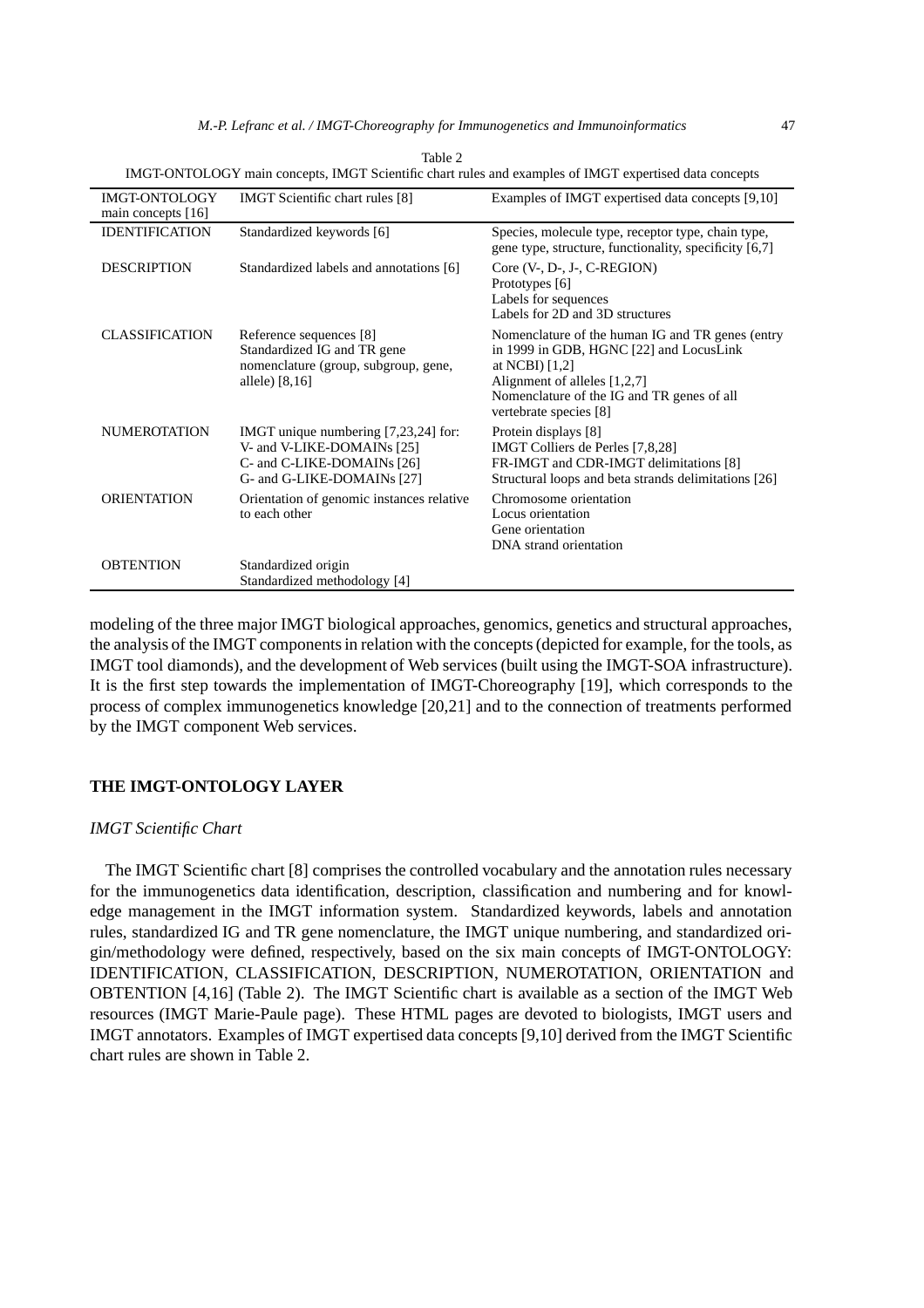

Fig. 1. IMGT-Choreography. Examples of interactions between the IMGT databases and tools following the three main IMGT biological approaches: genomics, genetics and structural approaches. The corresponding IMGT Repertoire Web resources (not shown in the figure) are described in Tables 3, 4 and 5.

# *IMGT-ML*

IMGT-ML [17,18] (http://imgt.cines.fr/textes/IMGTindex/IMGT-ML.html) represents the specification of the main IMGT-ONTOLOGY concepts [16], formalized through an in-house defined mark-up language, based on the Extensible Markup Language (XML) (http://www.w3.org/XML/) and constrained through XML Schema (http://www.w3.org/XML/Schema). XML is useful both internally for the integration of data and externally for sharing data with other information systems.

# **THE IMGT-CHOREOGRAPHY LAYER**

#### *IMGT Biological Approaches*

Three major IMGT biological approaches, genomics, genetics and structural approaches, have been selected for the modelling of interactions between the IMGT components (databases, tools and Web resources). Databases and tools are shown in Fig. 1.

Although the IMGT genome, sequence and 3D structure databases, IMGT analysis tools and IMGT Repertoire Web resources, were initially implemented for the IG, TR and MHC of human and other vertebrates, data and knowledge management standardization has now been extended to the related proteins of the immune system (RPI) which comprise the proteins of the immunoglobulin superfamily (IgSF) [29] and the proteins of the MHC superfamily (MhcSF) [30] of any species (IMGT Repertoire (RPI)). Thus, standardization in IMGT contributed to data enhancement of the system and new expertised data concepts were readily incorporated. The IMGT components in the three IMGT biological approaches are described in the next sections.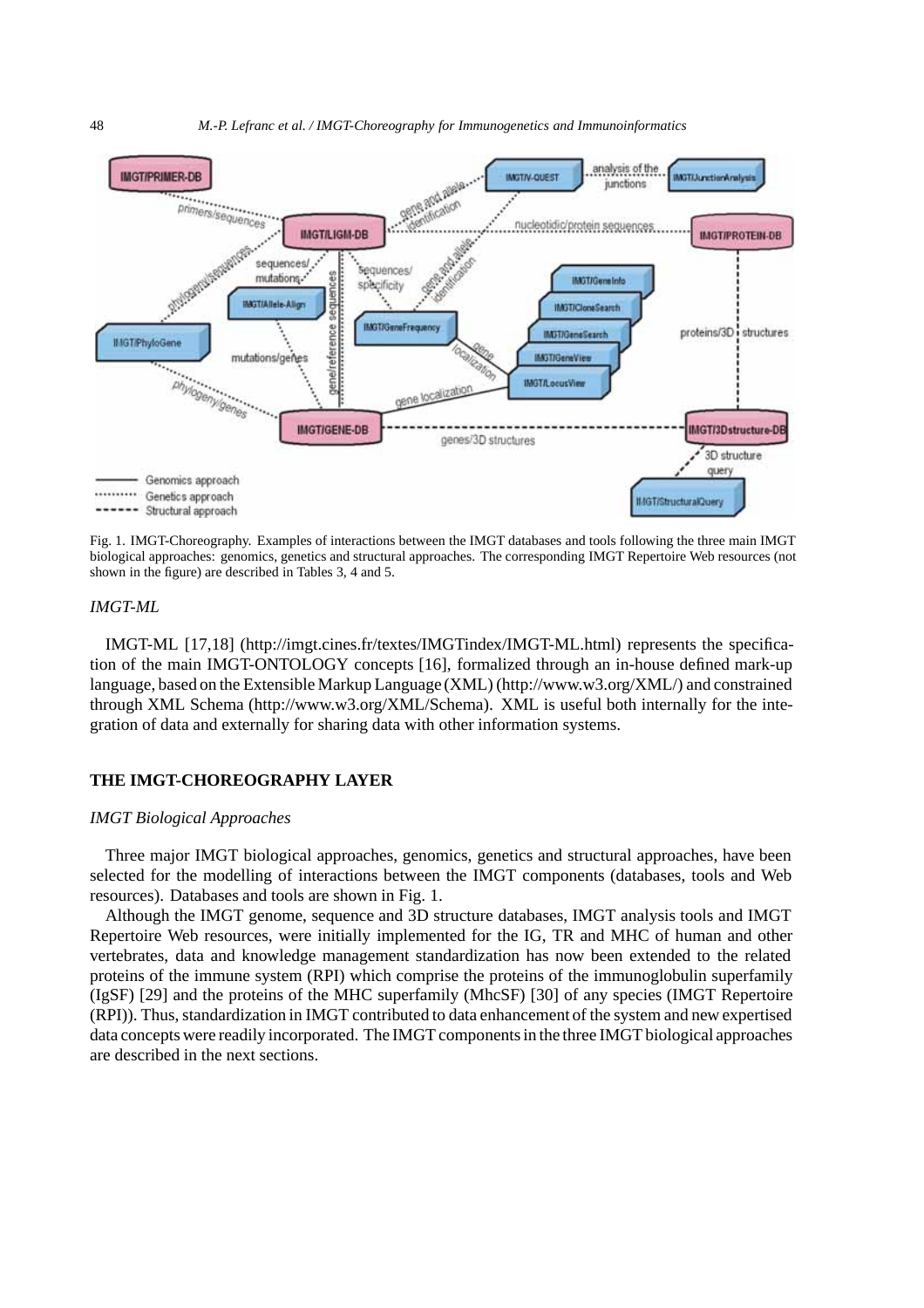| $1$ and $\sim$<br>IMGT components of the genomics approach |                                                                                                            |                                                                                                                                                                                                              |
|------------------------------------------------------------|------------------------------------------------------------------------------------------------------------|--------------------------------------------------------------------------------------------------------------------------------------------------------------------------------------------------------------|
| IMGT genome database [4]                                   | IMGT genome analysis tools [14]                                                                            | IMGT Repertoire "Locus and genes"<br>section $[10, 15, 40-60]$ (1)                                                                                                                                           |
| IMGT/GENE-DB [31]                                          | <b>IMGT/LocusView</b><br><b>IMGT/GeneView</b><br>IMGT/GeneSearch<br>IMGT/CloneSearch<br>IMGT/GeneInfo [39] | Chromosomal localizations [1,2]<br>Locus representations $[1,2]$<br>Locus description<br>Gene tables, etc.<br>Potential germline repertoires<br>Lists of genes<br>Correspondence between nomenclatures [1,2] |

 $T<sub>11</sub>$ 

(1)IMGT Web resources (IMGT Marie-Paule page) also include IMGT Index, IMGT Education (Aide-memoire, ´ Tutorials, Questions and answers, IMGT Lexique, The IMGT Medical page, The IMGT Veterinary page, The IMGT Biotechnology page), IMGT Bloc-notes (The IMGT Immunoinformatics page, Interesting links, etc.) [4,10] which are not detailed in this paper.

#### *IMGT Genomics Approach*

The IMGT genomics approach refers to the study of the genes within their loci and on the chromosomes (Table 3). Genomic data are managed in IMGT/GENE-DB, which is the comprehensive IMGT genome database [31]. In September 2004, IMGT/GENE-DB contained 1,375 genes and 2,204 alleles (673 IG and TR genes and 1,028 alleles from Homo sapiens, and 702 IG and TR genes and 996 alleles from *Mus musculus, Mus cookii, Mus pahari, Mus spretus, Mus saxicola, Mus minuto ¨ıdes*). All the human and mouse IG and TR genes are available in IMGT/GENE-DB. Based on the IMGT CLASSIFICATION concept, all the human IMGT gene names [1,2] were approved by the HUGO Nomenclature Committee HGNC in 1999 [22], and entered in IMGT/GENE-DB [31], Genome DataBase GDB (Canada) [32], LocusLink at NCBI (USA) [33], and GeneCards [34]. Reciprocal links exist between IMGT/GENE-DB, HGNC, GDB, LocusLink and Entrez at NCBI and GeneCards. All the mouse IG and TR gene names with IMGT reference sequences were provided by IMGT to HGNC and to the Mouse Genome Database MGD [35] in July 2002. Queries in IMGT/GENE-DB can be performed according to IG and TR gene classification criteria and IMGT reference sequences have been defined for each allele of each gene based on one or, whenever possible, several of the following criteria: germline sequence, first sequence published, longest sequence, mapped sequence [8]. IMGT/GENE-DB interacts dynamically with IMGT/LIGM-DB [36–38] to download and display gene-related sequence data. This is the first example of an interaction between IMGT databases using the CLASSIFICATION concept.

The IMGT genome analysis tools (IMGT/LocusView, IMGT/GeneView, IMGT/GeneSearch and IMGT/CloneSearch) manage the locus organization and gene location and provide the display of physical maps for the human IG, TR and MHC loci and for the mouse TRA/TRD locus. IMGT/LocusView allows to view genes in a locus and to zoom on a given area. IMGT/GeneView allows to view a given gene in a locus. IMGT/GeneSearch allows to search for genes in a locus based on IMGT gene names, functionality or localization on the chromosome. IMGT/CloneSearch provides information on the clones that were used to build the locus contigs displayed in IMGT/LocusView (accession numbers are from IMGT/LIGM-DB, gene names from IMGT/GENE-DB, and clone position and orientation, and overlapping clones from IMGT/LocusView). IMGT/GeneInfo provides and displays information on the human and mouse TR potential rearrangements [39].

## *IMGT Genetics Approach*

The IMGT genetics approach refers to the study of genes in relation with their polymorphisms, mutations, expression, specificity and evolution (Table 4). The IMGT genetics approach heavily relies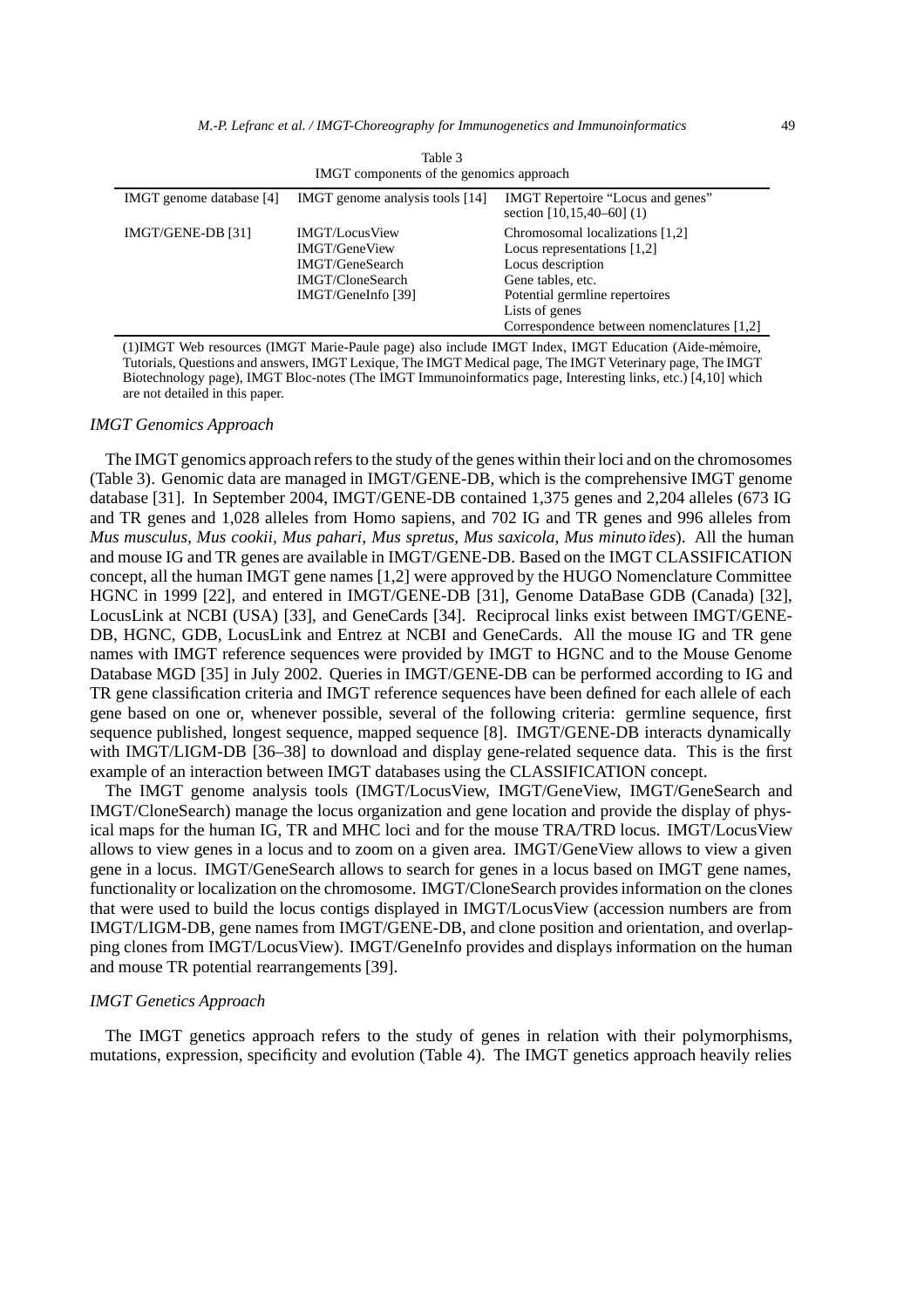on the DESCRIPTION concept (and particularly on the V-REGION, D-REGION, J-REGION and C-REGION core concepts for the IG and TR), on the CLASSIFICATION concept (gene and allele names) and on the NUMEROTATION concept (IMGT unique numbering [25,26]).

IMGT/LIGM-DB is the comprehensive IMGT database of IG and TR nucleotide sequences from human and other vertebrate species, with translation for fully annotated sequences, created in 1989 by LIGM, Montpellier, France, on the Web since July 1995 [5,36–38]. The IMGT/LIGM-DB annotations (gene and allele name assignment, labels) allow data retrieval not only from IMGT/LIGM-DB, but also from other IMGT databases. As an example, the IMGT/GENE-DB entries provide the IMGT/LIGM-DB accession numbers of the IG and TR cDNA sequences which contain a given V, D, J or C gene. IMGT/PROTEIN-DB is a new IMGT database which provides IG and TR amino acid sequences for productive rearranged cDNA sequences from IMGT/LIGM-DB. Standardized information on oligonucleotides (or Primers) and combinations of primers (Sets, Couples) for IG and TR are managed in IMGT/PRIMER-DB [61], the IMGT oligonucleotide database on the Web since February 2002. IMGT/MHC-DB [62] hosted at EBI comprises IMGT/HLA for human MHC (or HLA) and IMGT/MHC-NHP for MHC of non-human primates.

The IMGT tools for the genetics approach comprise IMGT/V-QUEST [9,63] for the identification of the V, D and J genes and of their mutations, IMGT/JunctionAnalysis [64] for the analysis of the V-J and V-D-J junctions which confer the antigen receptor specificity, IMGT/Allele-Align for the detection of polymorphisms, and IMGT/Phylogene [65] for gene evolution analyses. IMGT/V-QUEST (V-QUEry and STandardization) is an integrated software for IG and TR [9,63]. This tool, easy to use, analyses an input IG or TR germline or rearranged variable nucleotide sequence. IMGT/V-QUEST results comprise the identification of the V, D and J genes and alleles and the nucleotide alignments by comparison with sequences from the IMGT reference directory, the delimitations of the FR-IMGT and CDR-IMGT based on the IMGT unique numbering, the protein translation of the input sequence, the identification of the JUNCTION, and the two-dimensional (2D) IMGT Collier de Perles representation of the V-REGION ("IMGT/V-QUEST output" in IMGT/V-QUEST Documentation). IMGT/JunctionAnalysis [64] is a tool, complementary to IMGT/V-QUEST, which provides a thorough analysis of the V-J and V-D-J junction of IG and TR rearranged genes. IMGT/JunctionAnalysis identifies the D-GENEs and alleles involved in the IGH, TRB and TRD V-D-J rearrangements by comparison with the IMGT reference directory, and delimits precisely the P, N and D regions ("IMGT/JunctionAnalysis output results" in IMGT/JunctionAnalysis Documentation). Several hundreds of junction sequences can be analysed simultaneously. IMGT/Allele-Align allows the comparison of two alleles highlighting the nucleotide and amino acid differences. IMGT/Phylogene [65] is an easy to use tool for phylogenetic analysis of variable region (V-REGION) and constant domain (C-DOMAIN) sequences. This tool is particularly useful in developmental and comparative immunology. The users can analyse their own sequences by comparison with the IMGT standardized reference sequences for human and mouse IG and TR [65] (IMGT/PhyloGene Documentation).

IMGT/Automat [66] is an internal Java tool which implements IMGT/V-QUEST and IMGT/Junction Analysis to automatically perform the annotation of rearranged cDNA sequences in IMGT/LIGM-DB. IMGT/GeneFrequency is a new IMGT interactive tool which dynamically computes cartographic bar-chart representations of the different IG or TR loci. Histograms represent the contribution of individual V, D and J genes in sets of expressed rearranged V-D-J sequences in IMGT/LIGM-DB. IMGT/Genefrequency results are obtained by querying IMGT/LIGM-DB for sequences which are selected, for example, on the specificity criteria. It will be available from the IMGT Home page at http://imgt.cines.fr within the year 2005. In a next step, dynamic interactions will be developed with IMGT/GENE-DB and the genome analysis tools, and with the IMGT/PROTEIN-DB and IMGT/PRIMER-DB [61] sequence databases.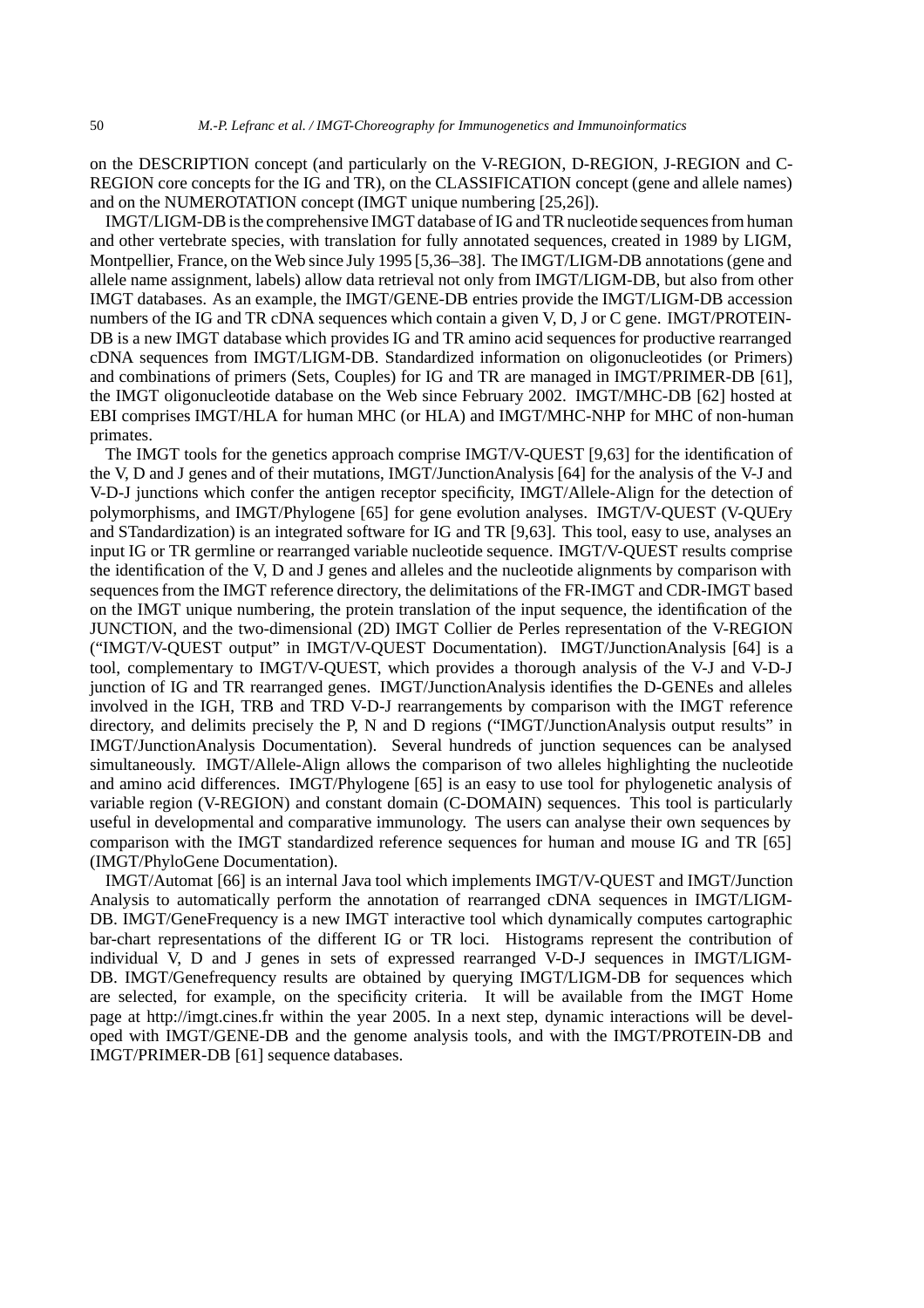|                                                                                                       | IMGT components of the genetics approach                                                                                               |                                                                                                                                                                                                                                                                      |
|-------------------------------------------------------------------------------------------------------|----------------------------------------------------------------------------------------------------------------------------------------|----------------------------------------------------------------------------------------------------------------------------------------------------------------------------------------------------------------------------------------------------------------------|
| IMGT sequence databases [4]                                                                           | IMGT sequence analysis tools [14]                                                                                                      | IMGT Repertoire "Proteins and alleles"<br>section [10,15,40-60]                                                                                                                                                                                                      |
| IMGT/LIGM-DB [5,36]<br><b>IMGT/PROTEIN-DB</b><br>IMGT/PRIMER-DB [61]<br>IMGT/MHC-DB [62]              | IMGT/V-QUEST [63]<br>IMGT/JunctionAnalysis [64]<br>IMGT/Allele-Align<br>IMGT/PhyloGene [65]<br>IMGT/Automat [66]<br>IMGT/GeneFrequency | Alignments of alleles IG and TR [1,2,7]<br>Alignments of alleles RPI<br>Protein displays IG and TR [1,2,8,46,53]<br>Protein displays MHC<br>Protein displays RPI<br>Tables of alleles IG and TR<br>Tables of alleles RPI<br>Allotypes [67,68]<br>Isotypes [69], etc. |
| Α<br><b>ORF</b>                                                                                       |                                                                                                                                        | B                                                                                                                                                                                                                                                                    |
| Germine<br>Mutation<br><b>Miclion</b><br>т<br>defa<br>Rearranged<br>Productive<br><b>Unproductive</b> | Localization<br>Nury<br>Serina<br>Orientation<br>Labels                                                                                | <b>IMGT</b> reference<br>directory<br>Input<br>Output<br>parameters<br>parameters<br>Task                                                                                                                                                                            |

Table 4

Fig. 2. IMGT tool diamond. A. The 16 modules of an IMGT tool diamond. B. An individual module. (A). Each diamond is constituted of 16 modules related to the IMGT-ONTOLOGY concepts. The four core modules (red) correspond to the major concepts of the tool. The outer modules correspond to the configuration (west pole, blue), to the functionality (north pole, orange, and south pole, yellow) (IDENTIFICATION concept), and to the labels (DESCRIPTION concept), IMGT numbering (NUMEROTATION concept), localization and orientation (ORIENTATION concept) (east pole, green). (B). Each module comprises 4 facets: input parameters, task, IMGT reference directory and output parameters.

# *IMGT Structural Approach*

The IMGT structural approach refers to the study of the 2D and 3D structures of the IG, TR, MHC and RPI, and to the antigen or ligand binding characteristics in relation with the protein functions, polymorphisms and evolution (Table 5). The structural approach relies on the CLASSIFICATION concept (IMGT gene and allele names), DESCRIPTION concept (receptor and chain description, domain delimitations), and NUMEROTATION concept (amino acid positions according to the IMGT unique numbering [25,26]). Structural and functional domains of the IG and TR chains comprise the variable domain or V-DOMAIN (9-strand beta-sandwich) which corresponds to the V-J-REGION or V-D-J-REGION and is encoded by two or three genes [1,2], the constant domain or C-DOMAIN (7-strand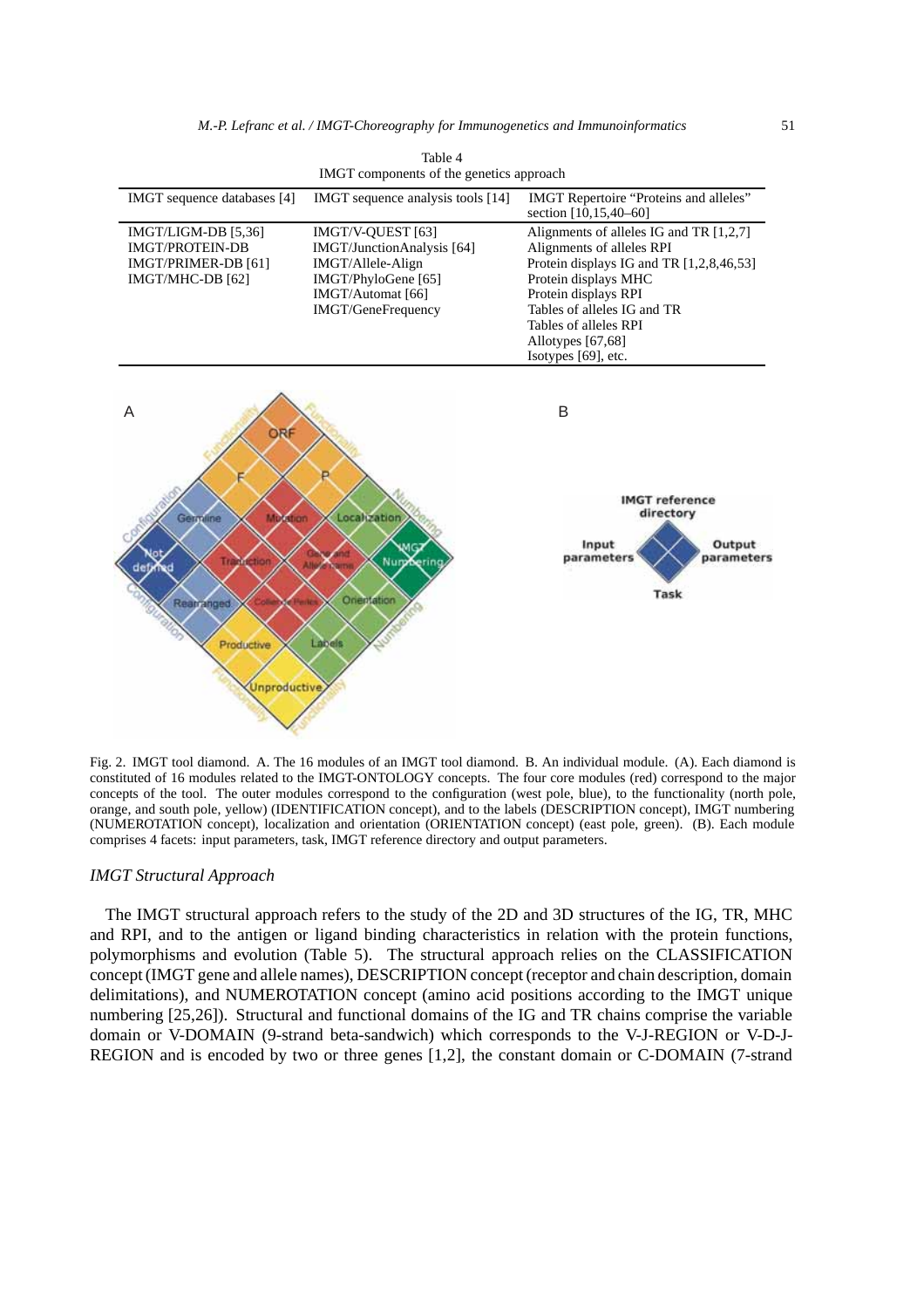|                              | TIME COMPONENTS OF the structural approach |                                                                                                                                                                                                                                       |
|------------------------------|--------------------------------------------|---------------------------------------------------------------------------------------------------------------------------------------------------------------------------------------------------------------------------------------|
| IMGT structural database [4] | IMGT structural analysis tool [14]         | IMGT Repertoire "2D and 3D structures"<br>section $[10, 15, 40 - 60]$                                                                                                                                                                 |
| IMGT/3Dstructure-DB [70]     | <b>IMGT/StructuralQuery</b> [70]           | 2D Colliers de Perles [28] IG and TR (1),<br>2D Colliers de Perles MHC,<br>2D Colliers de Perles RPI<br>IMGT classes for amino acid characteristics [72]<br>IMGT Colliers de Perles reference profiles [72]<br>3D representations (1) |

| Table 5                                    |
|--------------------------------------------|
| IMGT components of the structural approach |

(1) Cover of the Nucleic Acids Research 1999 database issue (http://imgt.cines.fr/textes/IMGTinformation/Couv NAR99.jpg).

beta-sandwich), and, for the MHC chains, the groove domain or G-DOMAIN (4 beta-strand and one alpha-helix). The IMGT unique numbering, initially defined for the V-DOMAINs of the IG and TR and for the V-LIKE-DOMAINs of IgSF proteins other than IG and TR [25], has been extended to the C-DOMAINs of the IG and TR and to the C-LIKE-DOMAINs of IgSF proteins other than IG and TR [26]. An IMGT unique numbering has also been implemented for the groove domain (G-DOMAIN) of the MHC class I and II chains, and for the G-LIKE-DOMAINs of MhcSF proteins other than MHC [27].

Structural data are compiled and annotated in IMGT/3Dstructure-DB, the IMGT 3D structure database, on the Web since November 2001 [70]. IMGT/3Dstructure-DB comprises IG, TR, MHC and RPI with known 3D structures. Coordinate files extracted from the Protein Data Bank (PDB) [71] are renumbered according to the standardized IMGT unique numbering [25,26]. The IMGT/3Dstructure-DB cards provide IMGT annotations (assignment of IMGT genes and alleles, IMGT chain and domain labels, IMGT Colliers de Perles on one layer and two layers), downloadable renumbered IMGT/3Dstructure-DB flat files, vizualisation tools and external links. IMGT/3Dstructure-DB residue cards provide detailed information on the inter- and intra-domain contacts of each residue position (IMGT/3Dstructure-DB Documentation).

The IMGT/StructuralQuery tool [70] analyses the intramolecular interactions for the V-DOMAINs. The contacts are described per domain (intra- and inter-domain contacts) and annotated in term of IMGT labels (chains, domains), positions (IMGT unique numbering), backbone or side-chain implication. IMGT/StructuralQuery allows to retrieve the IMGT/3Dstructure-DB entries, based on specific structural characteristics: phi and psi angles, accessible surface area (ASA), amino acid type, distance in angstrom between amino acids, CDR-IMGT lengths [25].

In order to appropriately analyse the amino acid resemblances and differences between IG, TR, MHC and RPI chains, eleven IMGT classes were defined for the 'chemical characteristics' amino acid properties and used to set up IMGT Colliers de Perles reference profiles [72]. The IMGT Colliers de Perles reference profiles allow to easily compare amino acid properties at each position whatever the domain, the chain, the receptor or the species. The IG and TR variable and constant domains represent a privileged situation for the analysis of amino acid properties in relation with 3D structures, by the conservation of their 3D structure despite divergent amino acid sequences, and by the considerable amount of genomic (IMGT Repertoire), structural (IMGT/3Dstructure-DB) and functional data available. These data are not only useful to study mutations and allele polymorphisms, but are also needed to establish correlations between amino acids in the protein sequences and 3D structures and to determine amino acids potentially involved in the immunogenicity.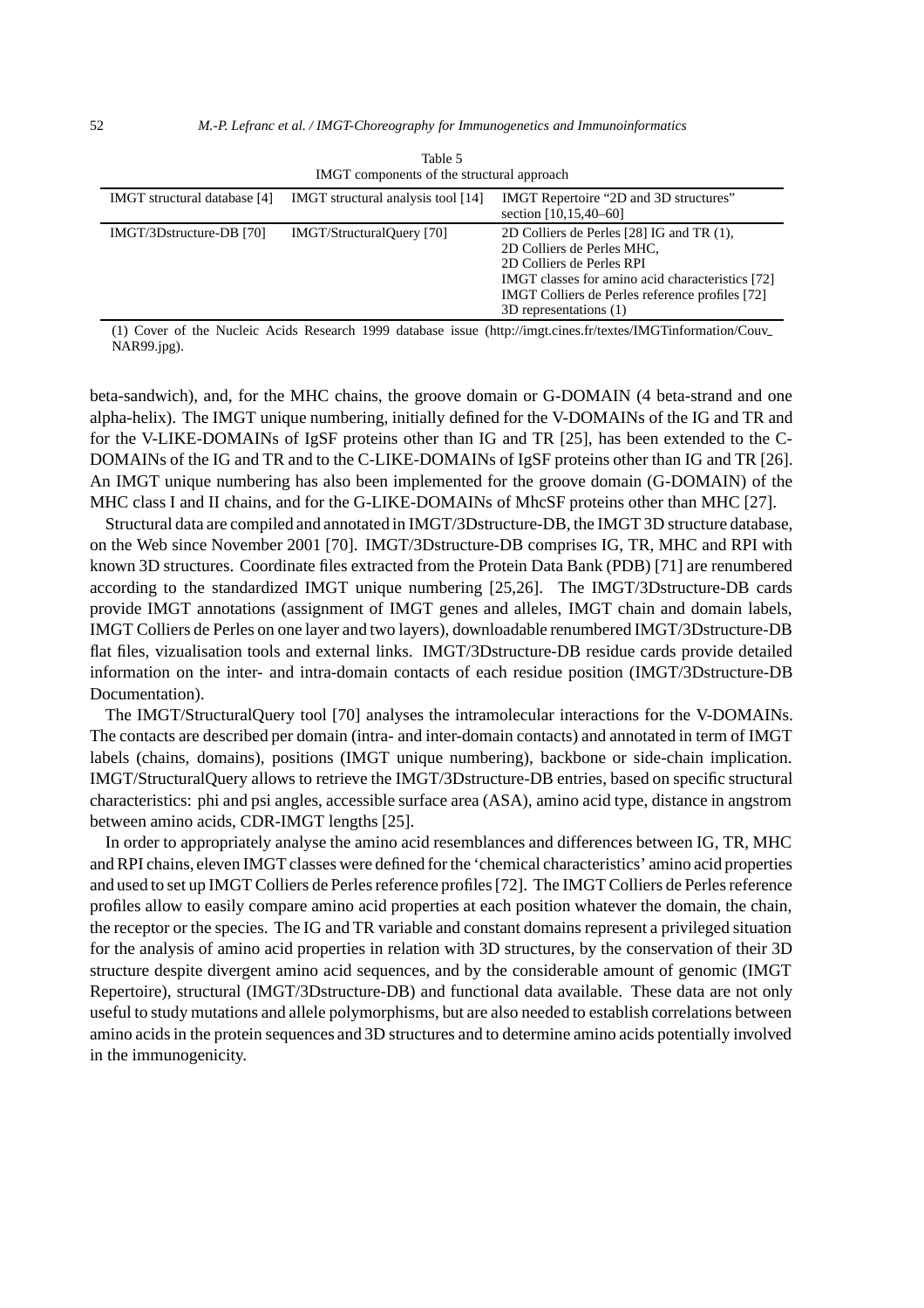| IMGT/V-QUEST output and IMGT/JunctionAnalysis input/output |                                    |                                                                                                     |                                                          |
|------------------------------------------------------------|------------------------------------|-----------------------------------------------------------------------------------------------------|----------------------------------------------------------|
| <b>IMGT-ONTOLOGY</b> concept                               | <b>IMGT</b> tool<br>diamond module | IMGT/V-OUEST module output<br>parameters<br><b>IMGT/JunctionAnalysis module</b><br>input parameters | <b>IMGT/JunctionAnalysis</b><br>module output parameters |
| <b>CLASSIFICATION</b>                                      | Gene and allele name               | V-GENE, J-GENE and allele name                                                                      | D-GENE and allele name                                   |
| <b>NUMEROTATION</b>                                        | <b>IMGT</b> Numbering              | 2nd-CYS 104, J-PHE or J-TRP 108                                                                     | CDR3-IMGT length                                         |
| <b>DESCRIPTION</b>                                         | Labels                             | 3'V-REGION, 5'J-REGION                                                                              | and numbering<br>P-REGION, N-REGION.<br>D-REGION         |

| Table 6                                                    |
|------------------------------------------------------------|
| IMGT/V-OUEST output and IMGT/JunctionAnalysis input/output |

#### *IMGT Tool Diamonds*

In order to enhance the interoperability between the IMGT components, IMGT tools were analysed for input and output parameters, performed tasks and accompanying databases (IMGT reference directories). Graphical diamond-shaped representations,designated as "IMGT tool diamonds" (Fig. 2) were developed to obtain tool profiles and to compare the state of the art of each tool in relation with the IMGT ontological concepts. Each IMGT tool diamond is composed of 16 modules (Fig. 2A) and each module comprises 4 facets: input parameters, task, IMGT reference directory and output parameters (Fig. 2B). For a given module (that is a given concept), each facet acts as a Boolean switch and indicates whether input parameters are necessary or not, whether a task is performed or not, whether an expertised IMGT reference directory is needed or not, and whether output parameters are provided or not, respectively.

The four modules at the core of the IMGT tool (red) diamond correspond to the major concepts of the tool and are usually supported by specific tasks [39,63–65,70]. The 12 outer modules correspond to concepts usually shared with other tools: those of the west pole (blue) correspond to the gene configuration (germline, rearranged or not defined), those of the north pole (orange) to the functionality of the germline sequences (Functional (F), Open Reading Frame (ORF), Pseudogenes (P)), those of the south pole (yellow) to the functionality of the rearranged sequences (productive, unproductive) (IDENTIFICATION concept), and those of the east pole (green) include the labels (DESCRIPTION concept), IMGT unique numbering (NUMEROTATION concept) and the localization and the orientation (ORIENTATION concept) (Fig. 2A).

The IMGT tool diamonds are particularly useful for the IMGT Web service developers, as they allow to control and to enhance the coherence inside and between the IMGT tools in the frame of IMGT-Choreography. Indeed, the comparison of two IMGT tool diamonds allows to identify, among the facets which are "switched on", those relevant to both tools, and then to analyse the expertised concepts which are involved. Thus, in the example in Fig. 3, three modules that are relevant to both the IMGT/V-QUEST [63] and IMGT/JunctionAnalysis [64] tools were selected for analysis: "Gene and allele name" (core, red), "IMGT numbering" and "Labels" (east pole, green). IMGT/V-QUEST "Gene and allele name" module (V-GENE, J-GENE and allele names) (Table 6) are the necessary input parameters of the IMGT/JunctionAnalysis "Gene and allele name" module (Table 6, same column) that identifies the D-GENE and allele name (IMGT/JunctionAnalysis output). The output parameters of the IMGT/V-QUEST "IMGT numbering" module (identification of 2nd-CYS at position 104, and J-PHE or J-TRP at position 118) are the necessary input parameters of the IMGT/JunctionAnalysis "IMGT numbering" module that characterizes the CDR3-IMGT length and numbering (Table 6). In the same way, the output parameters of the IMGT/V-QUEST "Labels" module (3'V-REGION and 5'J-REGION) are the necessary input parameters of the IMGT/JunctionAnalysis "Labels" module that identifies the P, N and D-REGION (Table 6) [64].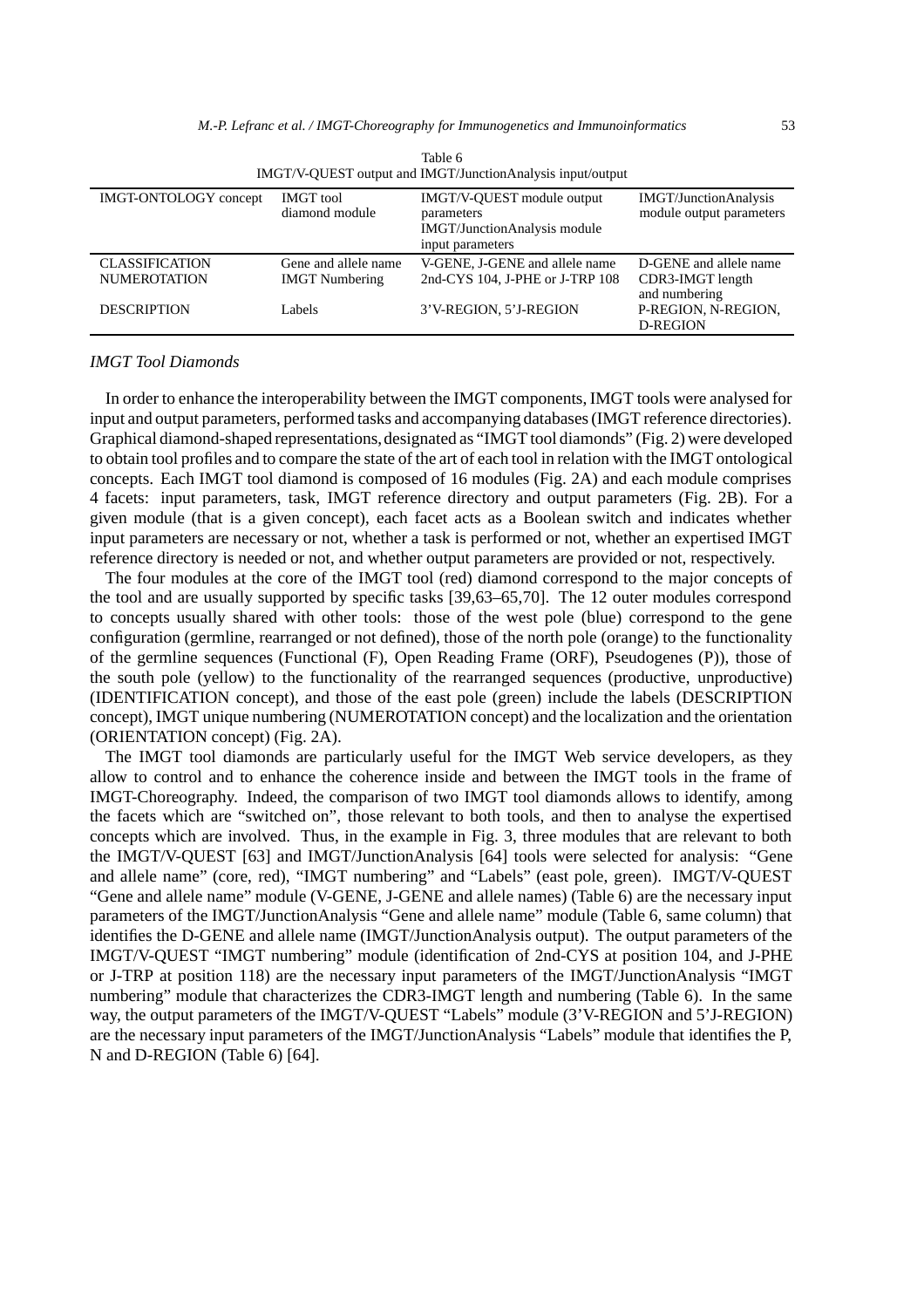

Fig. 3. IMGT tool diamond profiles of the IMGT/V-QUEST [63] and IMGT/JunctionAnalysis [64] sequence analysis tools. A. IMGT/V-QUEST. B. IMGT/JunctionAnalysis. The output parameters of the IMGT/V-QUEST "Gene and allele name" (core, red), "IMGT numbering" and "Labels" (east pole, green) modules (circled in (A)) are the necessary input parameters of the IMGT/JunctionAnalysis "Gene and allele name", "IMGT numbering" and "Labels" modules, respectively (circled in (B)). Note that, in contrast to IMGT/JunctionAnalysis, IMGT/V-QUEST does not require input parameters for these modules (empty facets).

#### *Web Services and IMGT-SOA*

Web services have been chosen as the mean to create dynamic interactions between IMGT databases and tools. The choice of the Web services to be developed in priority is based on the major existing or potential "conversation nodes" detected in the IMGT biological approaches or with the IMGT tool diamonds.

The Web Service paradigm considers as a service any application accessible over Internet fulfilling the requirements of interoperability, weak-coupling and platform independence between applications by making extensive use of open standards, based for example on XML, and existing networking protocols. Precisely, Service Oriented Architectures (SOA) use the Web Services Description Language (WSDL) (http://www.w3.org/TR/wsdl) for the description of new services, the Simple Object Access Protocol (SOAP) (http://www.w3.org/TR/soap/) ensures communication between services, and the Universal Description, Discovery and Integration (UDDI) protocol (http://www.uddi.org/about.html) enables applications to quickly, easily, and dynamically find and use Web services over the Internet. However, this framework does not specify the underlying semantics of communications. IMGT-SOA introduces a semantic layer by imposing that messages, that are exchanged between service providers and consumers, be encoded using valid IMGT-ML streams. IMGT-ML can be seen as a kind of Rosetta stone since it extends the ease of interconnection between IMGT Web services. IMGT-ML is the unique language used for both services inputs and outputs. Clients and providers for these services can be written using any SOAP-capable programming language (i.e. the SOAP::lite (http://www.soaplite.com/) development library for Perl or webMethods Glue for JAVA) thus facilitating the conversion of legacy applications to services. IMGT Web services are developed using the JAVA programming language and deployed using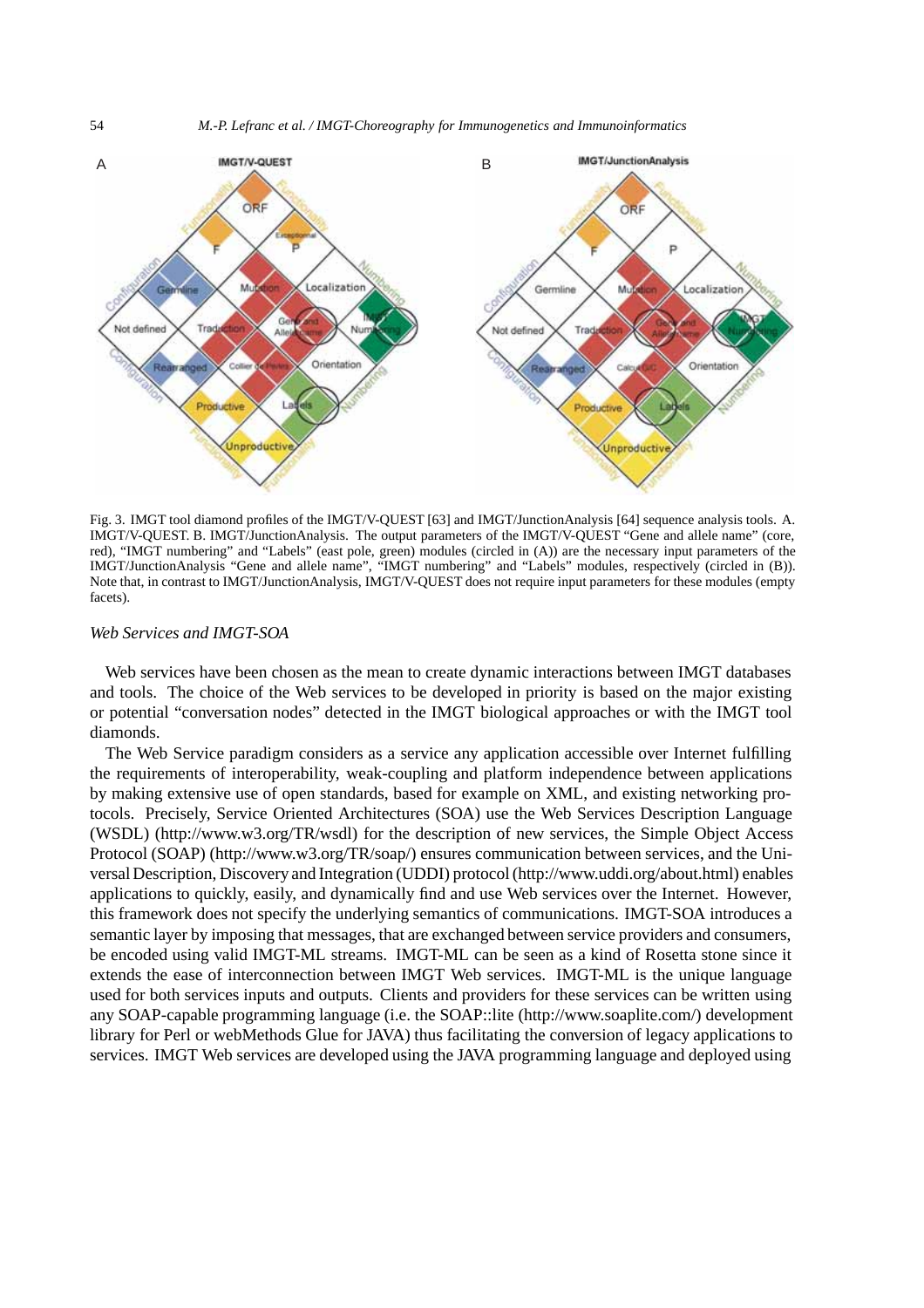#### Request:

```
<querySe.qData>
 <segData>
 <simpleCatalogEntry numacc="M26678" />
 \le/seaData>
</avervSeaData>
```
# Response:

```
<seqDataList><seqData>
  <catalogEntry id="M26678" >
   <simpleCataloaEntry.numacc="M26678" name="MMIGKZZZ"/>
  </cataloaEntr>
  <identification>
   <partIdent moleculeType="DNA" configuration="rearranged">
    <taxon taxonName="Mus musculus"/>
   </partIdent>
  </identification>
  <classification>
   <group name="IGKV">
    <subgroup name="IGKV8"/>
   </group>
  \leq / classification \geq\cdots</seqData>
</seqDataList>
```

```
Fig. 4. IMGT/LIGM-DB Web service request and response example. The IMGT/LIGM-DB Web service uses IMGT-ML
compliant XML messages for both request and response. In this example, IMGT/LIGM-DB is queried for a "catalog" entry
which has "M26678" as accession identifier. The corresponding response lists the instances of the IMGT-ONTOLOGY concepts
(identification, classification, etc.) which are related to that particular entry.
```
the Apache Axis (http://ws.apache.org/axis/) Web services development framework. Apache Axis is an implementation of the SOAP submission to W3C.

The IMGT/LIGM-DB Web service is the first Web service currently developed and implemented with Axis. It includes the "queryKnowledge" and "querySeqData" services. The queryKnowledge service provides the lists of instances for the IMGT-ONTOLOGY concepts, for example the list of chain types, functionalities, specificities defined in the IDENTIFICATION concept, the lists of groups and subgroups defined in the CLASSIFICATION concept, or the list of labels defined in the DESCRIPTION concept. The querySeqData service allows the retrieval of any sequence related data, identified, classified, described according to the IMGT concepts, such as the nucleotide sequence, the description labels, the literature references, the metadata, etc. The querySeqData input has the form of an incomplete IMGT-ML data entry (Fig. 4). The given values are used as criteria to query the database. The result is then a list of data entries, in IMGT-ML format, sharing these given values. Other Web services are developed to automatically query IMGT databases and tools.

IMGT-Choreography has for goal to combine and join the IMGT database queries and analysis tools.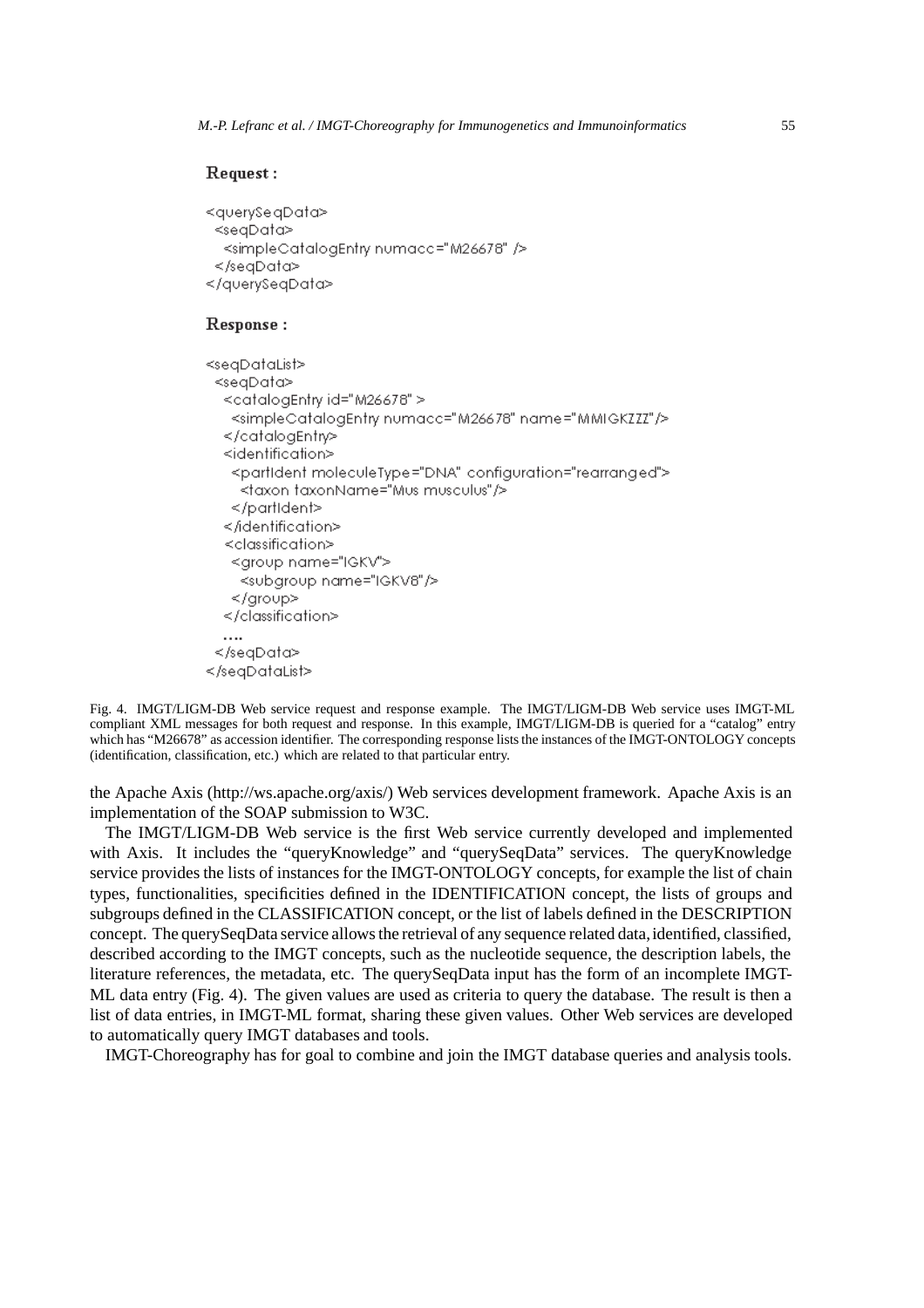In order to keep only significant approaches, a rigorous analysis of the scientific standards [1,2,73–78], of the biologist requests [79–82] and of the clinician needs [83–85] has been undertaken in the three main biological approaches: genomics, genetics and structural approaches. The detailed interactions between IMGT components ([3,86], and this paper) are currently being carefully modelled in UML [87].

# **CONCLUSION**

The design of IMGT-Choreography and the creation of dynamic interactions between the IMGT databases and tools, using the Web services and IMGT-ML, represent novel and major developments of IMGT, the international reference in immunogenetics and immunoinformatics. IMGT-Choreography enhances the dynamic interactions between the IMGT components to answer complex biological and clinical requests.

Since July 1995, IMGT has been available on the Web at http://imgt.cines.fr. IMGT has an exceptional response with more than 140,000 requests a month. The information is of much value to clinicians and biological scientists in general. IMGT databases, tools and Web resources are extensively queried and used by scientists from both academic and industrial laboratories, from very diverse research domains: (i) fundamental and medical research (repertoire analysis of the IG antibody recognition sites and of the TR recognition sites in normal and pathological situations such as autoimmune diseases, infectious diseases, AIDS, leukemias, lymphomas, myelomas), (ii) veterinary research (IG and TR repertoires in farm and wild life species), (iii) genome diversity and genome evolution studies of the adaptive immune responses, (iv) structural evolution of the IgSF and MhcSF proteins, (v) biotechnology related to antibody engineering (single chain Fragment variable (scFv), phage displays, combinatorial libraries, chimeric, humanized and human antibodies), (vi) diagnostics (clonalities, detection and follow-up of residual diseases) and (vii) therapeutical approaches (grafts, immunotherapy, vaccinology). By its high quality and its data distribution based on IMGT-ONTOLOGY, IMGT has an important role to play in the development of immunogenetics Web services.

## **CITING IMGT**

If you use IMGT databases, tools and/or Web resources, please cite [4] and this paper as references, and quote the IMGT Home page URL address, http://imgt.cines.fr.

# **ACKNOWLEDGEMENTS**

We are grateful to Mehdi Yousfi Monod,Joumana Jabado-Michaloud and Vincent Negre for helpful discussion. We thank our "2004" students Nabil Belkebir, Alain Carnec, Nathalie Clavert, Laurent Douchy, Fadhel Fattoum, Valérie Garelle, Guillaume Gauby, Sandra Ghayad, Bertrand Monnier, Elise Parrod, Erwan Rondeau, Fabrice Sarniguet, Thomas Spiesser and Guillaume Tourneur for their motivation. E.D. is the recipient of a doctoral grant from the Ministère de l'Education Nationale, de l'Enseignement Supérieur et de la Recherche (MENESR). K.Q. received a doctoral grant from the MENESR and is currently supported by the Association pour la Recherche sur le Cancer (ARC). O.C. is supported in the frame of the BIOSTIC programme. The ORIEL (Online Research Information Environment for the Life Sciences) project is funded by the European Union IST programme (ST-2001-32688). IMGT is funded by the Centre National de la Recherche Scientifique (CNRS), the MENESR (Université Montpellier II Plan Pluri-Formation, BIOSTIC-LR2004 Region Languedoc-Roussillon and ACI-IMPBIO IMP82-2004). ´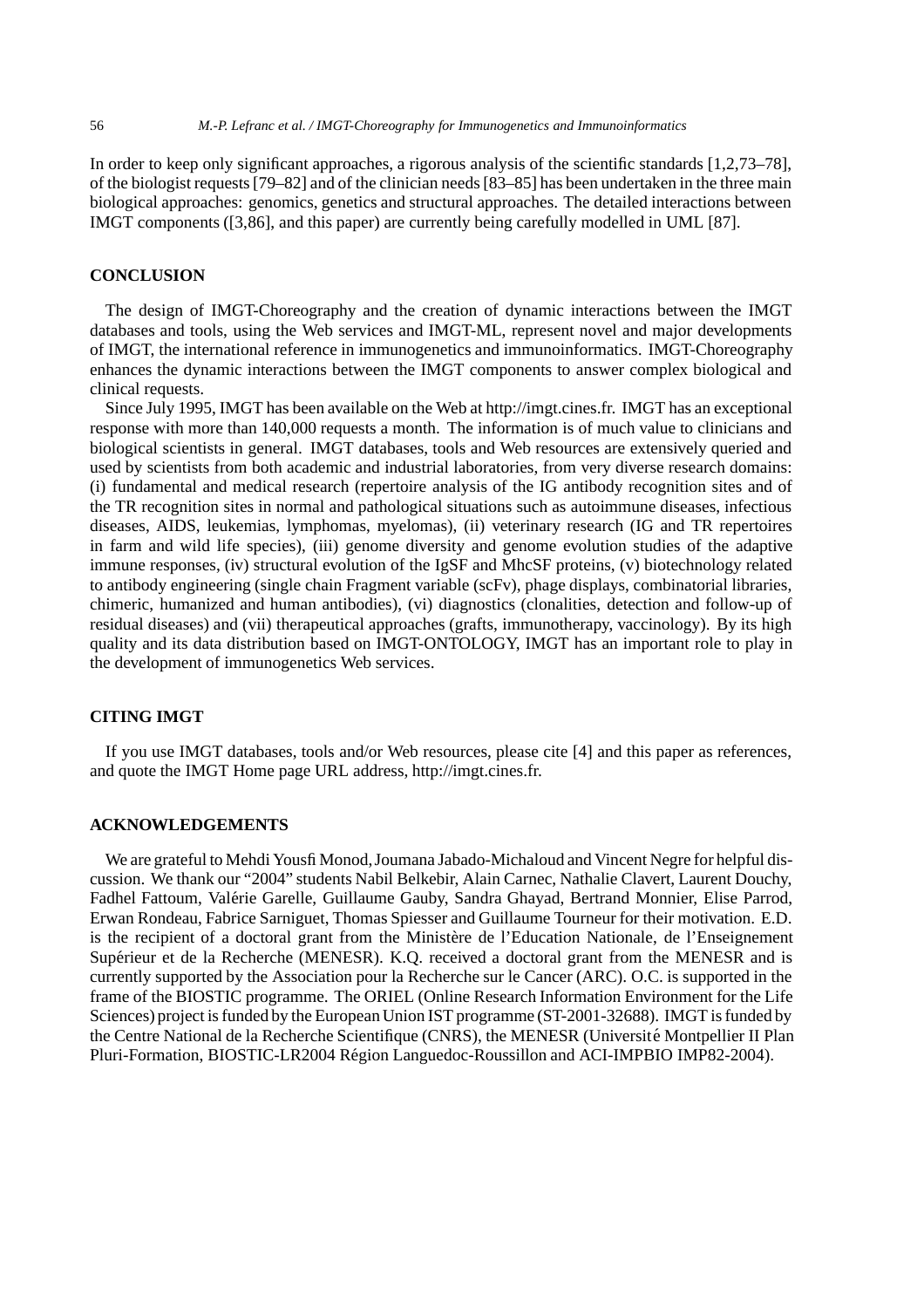#### **REFERENCES**

- [1] Lefranc, M.-P. and Lefranc, G. (2001). The Immunoglobulin FactsBook. Academic Press, London, UK, 458 pages.
- [2] Lefranc, M.-P. and Lefranc, G. (2001). The T cell receptor FactsBook. Academic Press, London, UK, 398 pages.
- [3] Lefranc, M.-P., Giudicelli, V., Kaas, Q., Duprat, E., Jabado-Michaloud, J., Scaviner, D., Ginestoux, C., Clement, O., Chaume, D. and Lefranc, G. (2005). IMGT, the international ImMunoGeneTics information system®. Nucleic Acids Res. **33**, D593-D597.
- [4] Lefranc, M.-P., Giudicelli, V., Ginestoux, C., Bosc, N., Folch, G., Guiraudou, D., Jabado-Michaloud, J., Magris, S., Scaviner, D., Thouvenin, V., Combres, K., Girod, D., Jeanjean, S., Protat, C., Yousfi Monod, M., Duprat, E., Kaas, Q., Pommie, C., Chaume, D. and Lefranc, G. (2003). IMGT-ONTOLOGY for Immunogenetics and Immunoinformatics ´ (http://imgt.cines.fr). In Silico Biol. **4**, 0004.
- [5] Lefranc, M.-P, Giudicelli, V. Busin, C. Malik, A., Mougenot, I., Dehais, P. and Chaume, D. (1995). LIGM-DB/IMGT: an ´ integrated database of Ig and TcR, part of the Immunogenetics database. Annals of the New York Academy of Sciences **764**, 47-49.
- [6] Giudicelli, V., Chaume, D., Bodmer, J., Muller, W., Busin, C., Marsh, S., Bontrop, R., Lemaitre, M., Malik, A. and ¨ Lefranc, M.-P. (1997). IMGT, the international ImMunoGeneTics database. Nucleic Acids Res. **25**, 206-211.
- [7] Lefranc, M.-P., Giudicelli, V., Busin, C., Bodmer, J., Muller, W., Bontrop, R., Lemaitre, M., Malik, A. and Chaume, D. ¨ (1998). IMGT, the international ImMunoGeneTics database. Nucleic Acids Res. **26**, 297-303.
- [8] Lefranc, M.-P., Giudicelli, V., Ginestoux, C., Bodmer, J., Müller, W., Bontrop, R., Lemaitre, M., Malik, A., Barbié, V. and Chaume, D. (1999). IMGT, the international ImMunoGeneTics database. Nucleic Acids Res. **27**, 209-212.
- [9] Ruiz, M., Giudicelli, V., Ginestoux, C., Stoehr, P., Robinson, J., Bodmer, J., Marsh, S. G., Bontrop, R, Lemaitre, M., Lefranc, G., Chaume, D. and Lefranc, M.-P. (2000). IMGT, the international ImmunoGeneTics database. Nucleic Acids Res. **28**, 219-221.
- [10] Lefranc, M.-P. (2001). IMGT, the international ImMunoGeneTics database. Nucleic Acids Res. **29**, 207-209.
- [11] Lefranc, M.-P. (2002). IMGT, the international ImMunoGeneTics database: a high-quality information system for comparative immunogenetics and immunology. Dev. Comp. Immunol. **26**, 697-705.
- [12] Lefranc, M.-P. (2003). IMGT<sup>®</sup> databases, web resources and tools for immunoglobulin and T cell receptor sequence analysis. Leukemia **17**, 260-266.
- [13] Lefranc, M.-P. (2004). IMGT-ONTOLOGY and IMGT databases, tools and web resources for immunogenetics and immunoinformatics. Molecul. Immunol. **40**, 647-659.
- [14] Lefranc, M.-P. (2003). IMGT, the international ImMunoGeneTics information system<sup>®</sup> In: Antibody Engineering: Methods and Protocols. 2nd edition, Lo B.K.C. (ed.). Methods in Molecular Biology. Humana Press, Totowa, NJ, USA **248**, 27-49.
- [15] Warr, G. W., Clem, L. W. and Söderhall, K. (2003). Editorial: The International ImMunoGeneTics database IMGT. Dev. Comp. Immunol. **27**, 1-2.
- [16] Giudicelli, V. and Lefranc, M.-P. (1999). Ontology for Immunogenetics: the IMGT-ONTOLOGY. Bioinformatics **12**, 1047-1054.
- [17] Chaume, D., Giudicelli, V. and Lefranc, M.-P. (2001). IMGT-ML a language for IMGT-ONTOLOGY and IMGT/LIGM-DB data. *In*: CORBA and XML: Towards a bioinformatics integrated network environment, Proceedings of NETTAB 2001, Network tools and applications in biology, 71-75.
- [18] Chaume, D., Giudicelli, V., Combres, K. and Lefranc, M.-P. (2003). IMGT-ONTOLOGY and IMGT-ML for Immunogenetics and immunoinformatics. *In*: Abstract book of the Sequence databases and Ontologies satellite event, European Congress in Computational Biology ECCB'2003, 22-23.
- [19] Chaume, D., Giudicelli, V., Combres, K., Ginestoux, C. and Lefranc, M.-P. (in press) IMGT-Choreography: processing of complex immunogenetics knowledge. Computational Methods in Systems Biology CMSB 2004. Lecture Notes in Bioinformatics LNBI, Springer.
- [20] Giudicelli, V. and Lefranc, M-P. (2003). IMGT-ONTOLOGY: gestion et découverte de connaissances au sein d'IMGT. In: Extraction et gestion des connaissances EGC 2003. Extraction des connaissances et apprentissage. Revue des Sciences et Technologies de l'Information RSTI, Ed. Lavoisier, Series RIA-ECA, **17**, 13-23.
- [21] Lefranc, M.-P., Giudicelli, V., Ginestoux, C. and Chaume, D. (2003). IMGT, the international ImmunoGeneTics information system<sup>®</sup>, http://imgt.cines.fr: the reference in immunoinformatics. *In*: Proceeding of the Medical Informatics Europe MIE 2003, IOS Press, Amsterdam, 74-79.
- [22] Wain, H. M., Bruford, E. A., Lovering, R. C., Lush, M. J., Wright, M. W. and Povey, S. (2002). Guidelines for human gene nomenclature. Genomics **79**, 464-470.
- [23] Lefranc, M.-P. (1997). Unique database numbering system for immunogenetic analysis. Immunol. Today **18**, 509.
- [24] Lefranc, M.-P. (1999). The IMGT unique numbering for Immunoglobulins, T cell receptors and Ig-like domains. The Immunologist **7**, 132-136.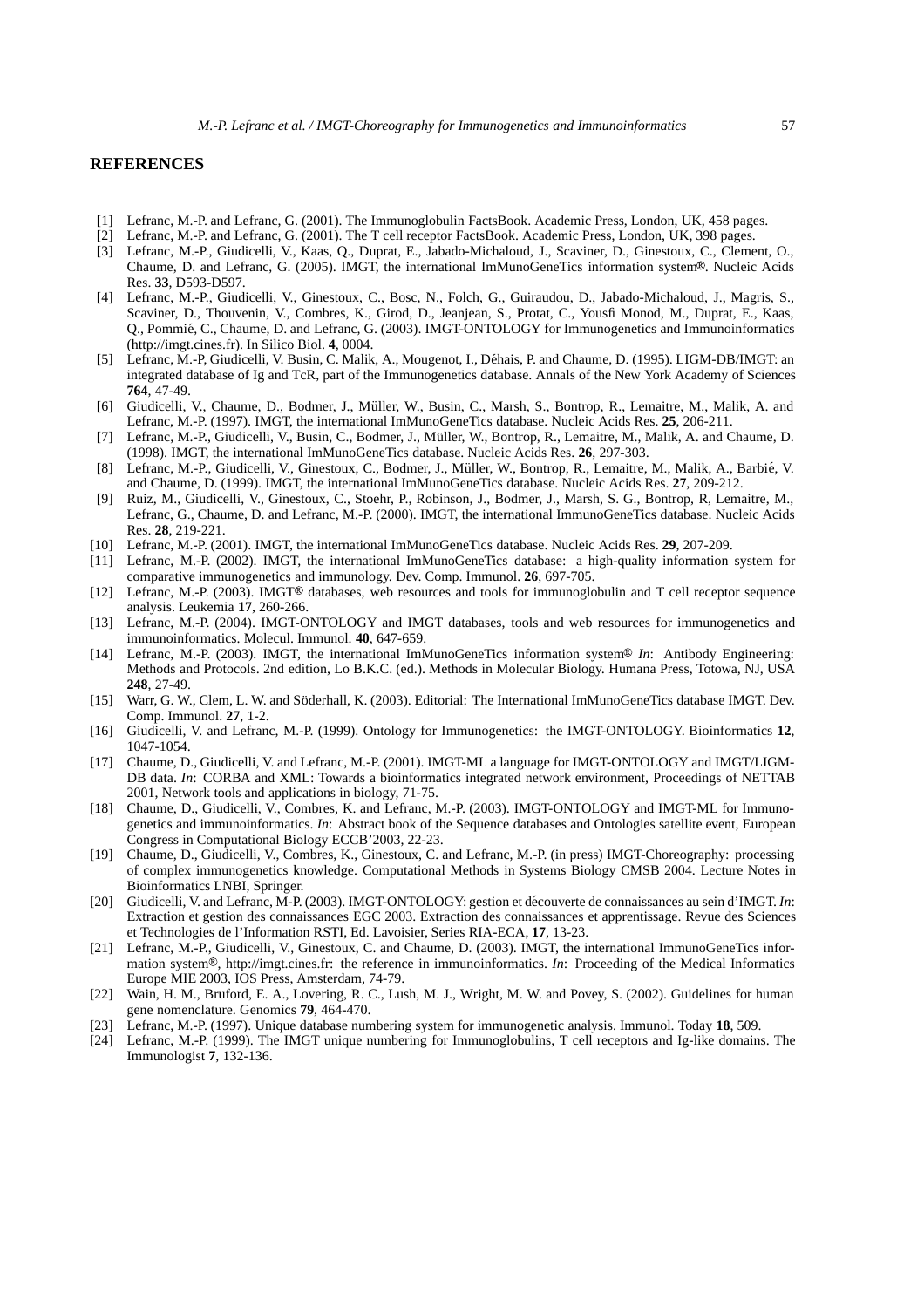- [25] Lefranc, M.-P., Pommié, C., Ruiz, M., Giudicelli, V., Foulquier, E., Truong, L., Thouvenin-Contet, V. and Lefranc, G. (2003). IMGT unique numbering for immunoglobulin and T cell receptor variable domains and Ig superfamily V-like domains. Dev. Comp. Immunol. **27**, 55-77.
- [26] Lefranc, M.-P., Pommie, C., Kaas, Q., Duprat, E., Bosc, N., Guiraudou, D., Jean C., Ruiz M., Da Piedade, I., Rouard, M., ´ Foulquier, E., Thouvenin, V. and Lefranc, G. (2005). IMGT unique numbering for immunoglobulin and T cell receptor constant domains and Ig superfamily C-like domains. Dev. Comp. Immunol. **29**, 185-203.
- [27] Duprat, E., and Lefranc, M.-P. (2003). IMGT standardization and analysis of V-LIKE-, C-LIKE- and G-LIKE-DOMAINs. *In*: Proceedings of the European Conference on Computational Biology ECCB'2003, PS-32, 223-224.
- [28] Ruiz, M. and Lefranc, M.-P. (2002). IMGT gene identification and Colliers de Perles of human immunoglobulins with known 3D structures. Immunogenetics **53**, 857-883.
- [29] Williams, A. F. and Barclay A. N. (1988). The immunoglobulin superfamily-domains for cell surface recognition. Annu. Rev. Immunol. **6**, 381-405.
- [30] Maenaka, K. and Jones E. Y. (1999). MHC superfamily structure and the immune system. Curr. Opin. Struct. Biol. **9**, 745-753.
- [31] Giudicelli, V., Chaume, D. and Lefranc, M.-P. (2005). IMGT/GENE-DB: a comprehensive database for human and mouse immunoglobulin and T cell receptor genes. Nucleic Acids Res. **33**, D256-D261.
- [32] Letovsky, S. I., Cottingham, R. W., Porter, C. J. and Li, P. W. (1998). GDB: the Human Genome Database. Nucleic Acids Res. **26**, 94-99.
- [33] Pruitt, K. D. and Maglott, D. R. (2001). RefSeq and LocusLink: NCBI gene-centered resources. Nucleic Acids Res. **29**, 137-140.
- [34] Safran, M., Chalifa-Caspi, V., Shmueli, O., Olender, T., Lapidot, M., Rosen, N., Shmoish, M., Peter, Y., Glusman, G., Feldmesser, E., Adato, A., Peter, I., Khen, M., Atarot, T., Groner, Y. and Lancet, D. (2003). Human Gene-Centric Databases at the Weizmann Institute of Science: GeneCards, UDB, CroW 21 and HORDE. Nucleic Acids Res. **31**, 142-146.
- [35] Blake, J. A., Richardson, J. E., Bult, C. J., Kadin, J. A., Eppig, J. T. and Mouse Genome Database Group (2003). MGD: the Mouse Genome Database. Nucleic Acids Res. **31**, 193-195.
- [36] Chaume, D., Giudicelli, V. and Lefranc, M.-P. (2004). IMGT/LIGM-DB.*In*: The Molecular Biology Database Collection: 2004 update, Galperin M.Y. (ed.). Nucleic Acids Res. **32**, http://www3.oup.co.uk/nar/database/summary/504.
- [37] Giudicelli, V., Chaume, D., Mennessier, G., Althaus, H.-H., Muller, W., Bodmer, J., Malik, A. and Lefranc M.-P. (1998). IMGT, the international ImMunoGeneTics database: a new design for immunogenetics data access. *In*: MEDINFO'1998. Cesnik, B., Mc Gray, A. T. and Scherrer, J. R. (eds.), IOS Press, Amsterdam, 351-355.
- [38] Giudicelli, V., Chaume, D. and Lefranc M.-P. (1998). IMGT/LIGM-DB: A systematized approach for ImMunoGeneTics database coherence and data distribution improvement. *In*: Proceedings Sixth International Conference on Intelligent Systems for Molecular Biology ISBM 98, 59-68.
- [39] Baum, T. P., Pasqual, N., Thuderoz, F., Hierle, V., Chaume, D., Lefranc, M.-P., Jouvin-Marche, E., Marche, P. N. and Demongeot, J. (2004). IMGT/GeneInfo: enhancing V(D)J recombination database accessibility. Nucleic Acids Res. **32**, D51-D54.
- [40] Lefranc, M.-P. (1998). IMGT Locus in Focus: a new section of Experimental and Clinical Immunogenetics. Exp. Clin. Immunogenet. **15**, 1-7.
- [41] Pallarès, N., Frippiat, J.-P., Giudicelli, V. and Lefranc, M.-P. (1998). The human immunoglobulin lambda variable (IGLV) genes and joining (IGLJ) segments. Exp. Clin. Immunogenet. **15**, 8-18.
- [42] Barbie, V. and Lefranc, M.-P. (1998). The human immunoglobulin kappa variable (IGKV) genes and joining (IGKJ) ´ segments. Exp. Clin. Immunogenet. **15**, 171-183.
- [43] Martinez, C. and Lefranc, M.-P. (1998). The mouse (Mus musculus) immunoglobulin kappa variable (IGKV) genes and joining (IGKJ) segments. Exp. Clin. Immunogenet. **15**, 184-193.
- [44] Pallares, N., Lefebvre, S., Contet, V., Mastuda, F. and Lefranc, M.-P. (1999). The human immunoglobulin heavy variable (IGHV) genes. Exp. Clin. Immunogenet. **16**, 36-60.
- [45] Ruiz, M., Pallarès, N., Contet, V., Barbié, V. and Lefranc, M.-P. (1999). The human immunoglobulin heavy diversity (IGHD) and joining (IGHJ) segments. Exp. Clin. Immunogenet. **16**, 173-184.
- [46] Scaviner, D., Barbie, V., Ruiz, M. and Lefranc, M.-P. (1999). Protein displays of the human immunoglobulin heavy, ´ kappa and lambda variable and joining regions. Exp. Clin. Immunogenet. **16**, 234-240.
- [47] Folch, G. and Lefranc, M.-P. (2000). The human T cell Receptor Beta Variable (TRBV) genes. Exp. Clin. Immunogenet. **17**, 42-54.
- [48] Scaviner, D. and Lefranc, M.-P. (2000). The human T cell Receptor Alpha Variable (TRAV) Genes. Exp. Clin. Immunogenet. **17**, 83-96.
- [49] Scaviner, D. and Lefranc, M.-P. (2000). The human T cell Receptor Alpha joining (TRAJ) Genes. Exp. Clin. Immunogenet. **17**, 97-106.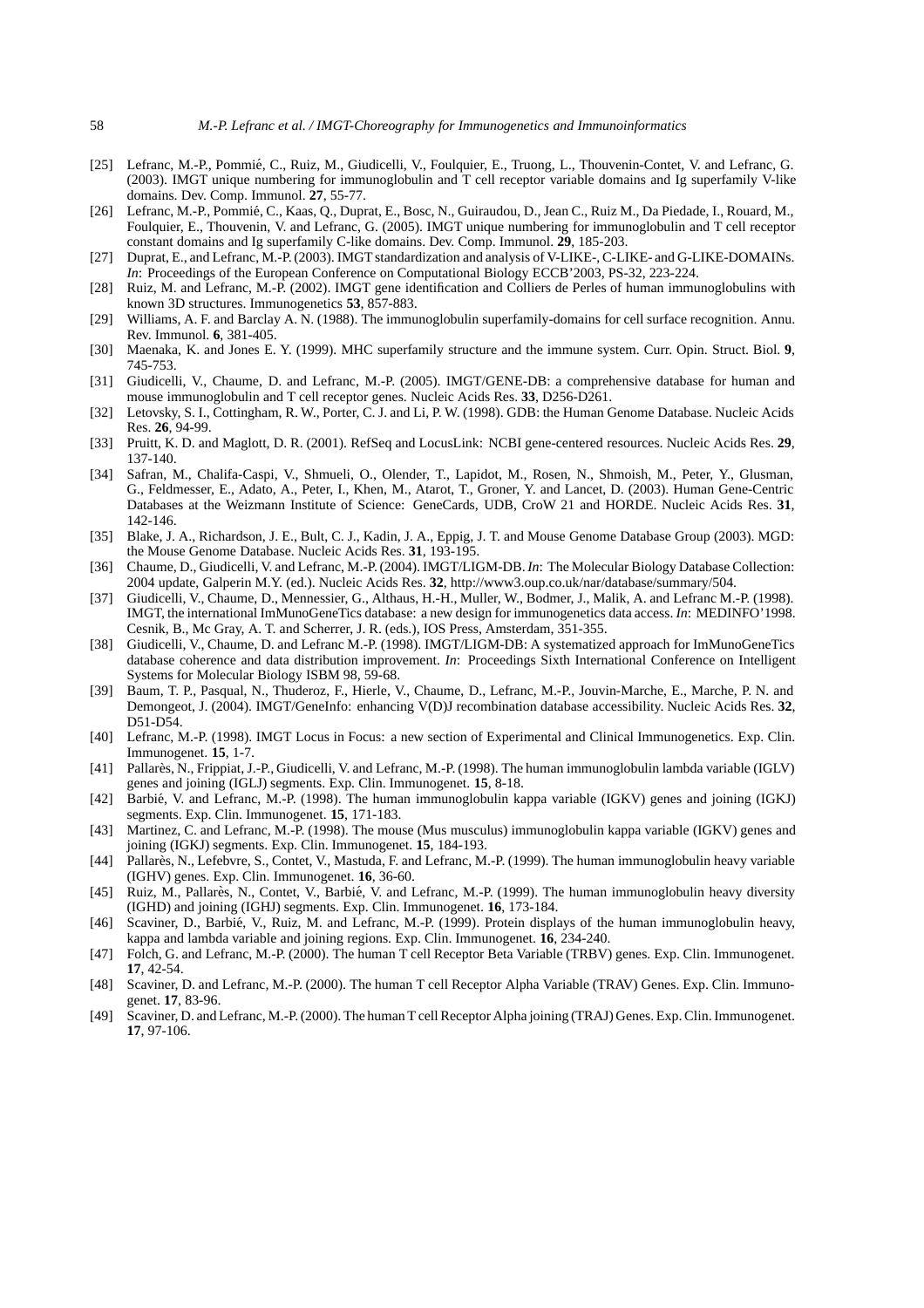- [50] Folch, G. and Lefranc, M.-P. (2000). The human T cell Receptor Beta Diversity (TRBD) and Beta Joining (TRBJ) Genes. Exp. Clin. Immunogenet. **17**, 107-114.
- [51] Artero, S. and Lefranc, M.-P. (2000). The Teleostei Immunoglobulin Heavy IGH Genes. Exp. Clin. Immunogenet. **17**, 148-161.
- [52] Artero, S. and Lefranc, M.-P. (2000). The Teleostei Immunoglobulin Light IGL1 and IGL2 V, J and C Genes. Exp. Clin. Immunogenet. **17**, 162-172.
- [53] Folch, G., Scaviner, D., Contet, V. and Lefranc, M.-P. (2000). Protein displays of the Human T cell Receptor Alpha, Beta, Gamma and Delta Variable and Joining Regions. Exp. Clin. Immunogenet. **17**, 205-215.
- [54] Bosc, N. and Lefranc, M.-P. (2000). The Mouse (Mus musculus) T-cell receptor beta variable (TRBV), diversity (TRBD) and joining (TRBJ) genes. Exp. Clin. Immunogenet. **17**, 216-228.
- [55] Bosc, N., Contet, V. and Lefranc, M.-P. (2001). The mouse (Mus musculus) T cell receptor delta variable (TRDV), diversity (TRDD) and joining (TRDJ) genes. Exp. Clin. Immunogenet. **18**, 51-58.
- [56] Lefranc, M.-P. (2001). Nomenclature of the human immunoglobulin heavy (IGH) genes. Exp. Clin. Immunogenet. **18**, 100-116.
- [57] Lefranc, M.-P. (2001). Nomenclature of the human immunoglobulin kappa (IGK) genes. Exp. Clin. Immunogenet. **18**, 161-174.
- [58] Lefranc, M.-P. (2001). Nomenclature of the human immunoglobulin lambda (IGL) genes. Exp. Clin. Immunogenet. **18**, 242-254.
- [59] Martinez-Jean, C., Folch, G. and Lefranc, M.-P. (2001). Nomenclature and overview of the mouse (Mus musculus and Mus sp.) immunoglobulin kappa (IGK) genes. Exp. Clin. Immunogenet. **18**, 255-279.
- [60] Bosc, N. and Lefranc, M.-P. (2003). IMGT Locus in Focus: The mouse (Mus musculus) T cell receptor alpha (TRA) and delta (TRD) variable genes. Dev. Comp. Immunol. **27**, 465-497.
- [61] Folch G., Bertrand J., Lemaitre M. and Lefranc M.-P.(2004). IMGT/PRIMER-DB. *In*: The Molecular Biology Database Collection: 2004 update, Galperin M.Y. (ed.). Nucleic Acids Res. **32**.
- [62] Robinson, J., Waller, M.J., Parham, P., de Groot, N., Bontrop, R., Kennedy, L. J., Stoehr, P. and Marsh, S. G. (2003). IMGT/HLA and IMGT/MHC sequence databases for the study of the major histocompatibility complex. Nucleic Acids Res. **31**, 311-314.
- [63] Giudicelli, V., Chaume, D. and Lefranc, M.-P. (2004). IMGT/V-QUEST, an integrated software program for immunoglobulin and T cell receptor V-J and V-D-J rearrangement analysis. Nucleic Acids Res. **32**, W435-W440.
- [64] Yousfi Monod, M., Giudicelli, V., Chaume, D. and Lefranc, M.-P. (2004). IMGT/JunctionAnalysis: the first tool for the analysis of the immunoglobulin and T cell receptor complex V-J and V-D-J JUNCTIONs. Bioinformatics **20**, I379-I385.
- [65] Elemento, O. and Lefranc, M.-P. (2003). IMGT/PhyloGene: an on-line tool for comparative analysis of immunoglobulin and T cell receptor genes. Dev. Comp. Immunol. **27**, 763-779.
- [66] Giudicelli, V., Protat, C. and Lefranc, M.-P. (2003). The IMGT strategy for the automatic annotation of IG and TR cDNA sequences: IMGT/Automat. *In*: Proceedings of the European Conference on Computational Biology ECCB'2003, DKB-31, 103-104.
- [67] Osipova, L. P. Posukh, O. L., Wiebe, V. P., Miyazaki, T., Matsumoto, H., Lefranc, G. and Lefranc, M.-P. (1999). BamHI-SacI RFLP and Gm analysis of the immunoglobulin IGHG genes in Northern Selkups (West Siberia): new haplotypes with deletion, duplication and triplication. Human Genetics **105**, 530-541.
- [68] Dard, P., Lefranc, M.-P., Osipova, L. and Sanchez-Mazas, A. (2001). DNA sequence variability of IGHG3 genes associated to the main G3m haplotypes in human populations. European Journal of Human Genetics **9**, 765-772.
- [69] Lefranc, M.-P. and Lefranc, G. (2004). Immunoglobulin lambda (IGL) genes of human and mouse. *In*: Molecular Biology of B cells. Honjo, T., Alt, F. W. and Neuberger, M. S. (eds.), Academic Press, Elsevier Science, pp. 37-59.
- [70] Kaas, Q., Ruiz, M. and Lefranc, M.-P. (2004). IMGT/3Dstructure-DB and IMGT/StructuralQuery, a database and a tool for immunoglobulin, T cell receptor and MHC structural data. Nucleic Acids Res. **32**, D208-D210.
- [71] Berman, H. M., Westbrook, J., Feng, Z., Gilliland, G., Bhat, T. N., Weissig, H., Shindyalov, I. N.and Bourne, P. E. (2000). The Protein Data Bank. Nucleic Acids Res. **28**, 235-242.
- [72] Pommié, C., Sabatier, S., Lefranc, G. and Lefranc, M.-P. (2004). IMGT standardized criteria for statistical analysis of immunoglobulin V-REGION amino acid properties. J. Mol. Recognit. **17**, 17-32.
- [73] Lefranc, M.-P. (2000). Nomenclature of the human T cell Receptor genes. *In*: Current Protocols in Immunology, J. Wiley and Sons, New York, Supplement 40, A.1O.1-A.1O.23.
- [74] Lefranc, M.-P. (2000). Nomenclature of the human immunoglobulin genes. *In*: Current Protocols in Immunology, J. Wiley and Sons, New York, Supplement 40, A.1P.1-A.1P.37.
- [75] Lefranc, M.-P. (2000). Locus Maps and Genomic Repertoire of the Human T cell Receptor Genes. The Immunologist **8/3**, 72-79.
- [76] Lefranc, M.-P. (2000). Locus Maps and Genomic Repertoire of the Human Immunoglobulin Genes. The Immunologist **8/3**, 80-88.